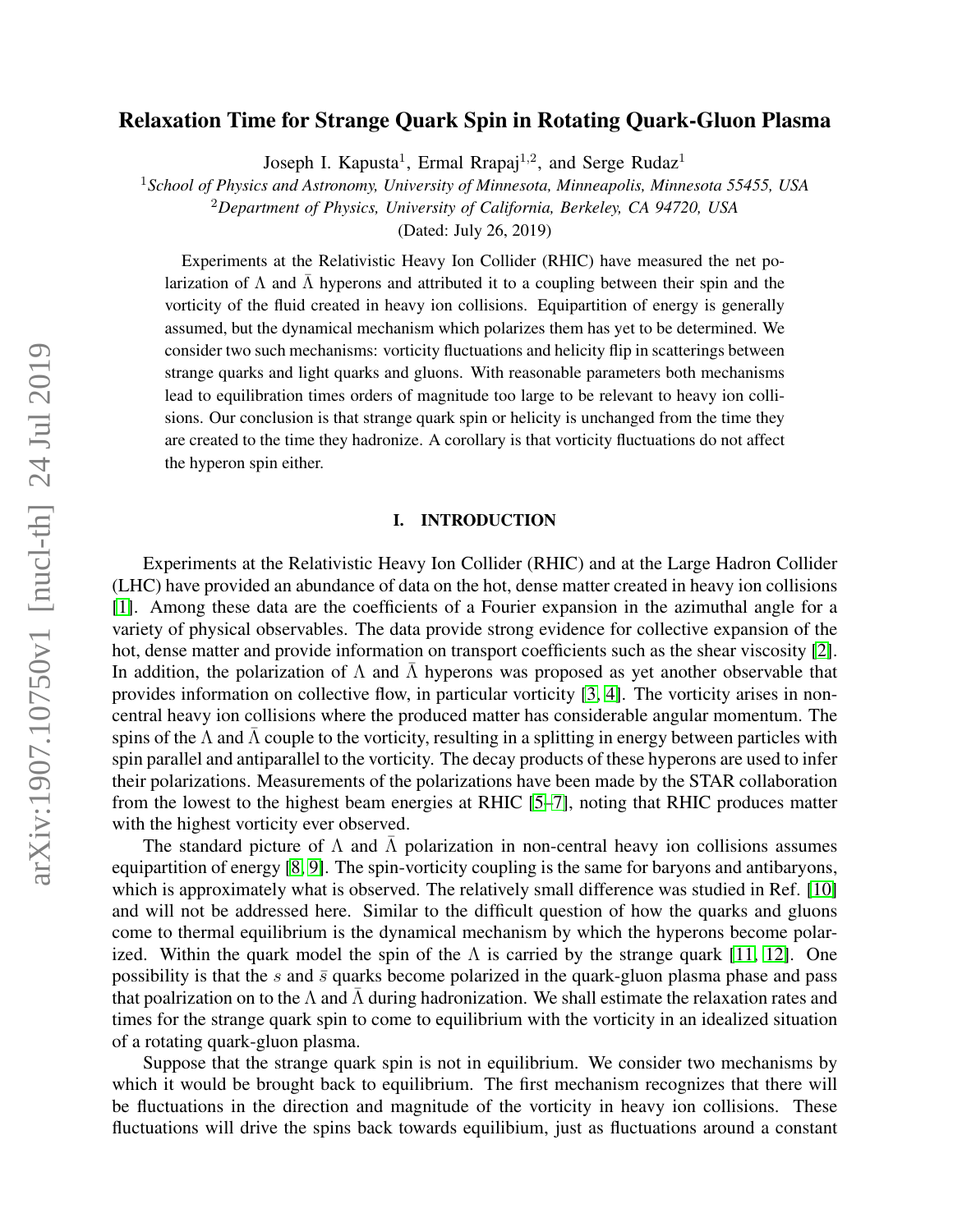magnetic field drive electron spins towards equilibrium. The second mechanism considers the scattering of massive strange quarks with massless up and down quarks and gluons in the plasma. Since helicity is conserved in QCD interactions when the quark is massless, helicity flip can only occur when the quark has a mass. At the scales of interest, the current quark masses of the up and down quarks are in the range from 4 to 7 MeV and may be considered massless. If their helicities are out of equilibrium they cannot be brought into equilibrium by scattering. They evolve without change. The current quark mass of the strange quark is in the range of 100 to 120 MeV. Their equilibration times will be nonzero due to scattering.

The outline of the paper is as follows. In Sec. [II](#page-1-0) we review the use of tetrads for spin-1/2 fermions in an accelerated system, in particular for a rotating system. In Sec. [III](#page-4-0) we find the eigenvalues and eigenvectors for spin-1/2 fermions in a model Hamiltonian where the orbital angular momentum is small enough that it may be neglected. In Sec. [IV](#page-5-0) we review fluctuations at the level of second order response theory as linear response theory is insufficient. We apply this to a massive Pauli particle in Sec. [V,](#page-7-0) to a massless Dirac particle in Sec. [VI,](#page-9-0) and to a massive Dirac particle in Sec. [VII.](#page-11-0) In the latter two sections we restrict our attention to the case when the momentum is parallel or anti-parallel to the direction of vorticity, both for reasons of simplicity and because we neglect orbitatal angular momentum in these sections. In Sec. [VIII](#page-15-0) we apply kinetic theory to the rate of helicity flip of strange quarks and anti-quarks using lowest order QCD perturbation theory. In Sec. [IX](#page-20-0) we present numerical results, and in Sec. [X](#page-23-0) we give our conclusions. Some useful commutation and anti-commutation relations are recalled in the appendix. The appendix also contains many of the tedious mathematical details.

Readers mainly interested in the results and not the mathematical details may wish to read Secs. [IX](#page-20-0) and [X](#page-23-0) first.

### <span id="page-1-0"></span>II. TETRADS AND SPIN

Consider a fluid element undergoing linear acceleration, expansion, and rotation. Although we are mostly interested in rotation the tetrad formalism is able to handle all types. See Ref. [\[13\]](#page-25-11) for a clear review of the topic.<sup>[1](#page-1-1)</sup> The idea is to set up an inertial coordinate system at rest with respect to a fluid element at every space-time point. Let  $x^{\mu}$  represent the space-time coordinates of an observer at rest in the fluid element and  $\xi^a$  the coordinates of an inertial frame. Then

$$
g_{\mu\nu}(x)dx^{\mu}dx^{\nu} = \eta_{ab}d\xi^{a}d\xi^{b}.
$$
 (1)

When there is no cause for confusion we use Greek indices for the  $x$ -coordinates, Latin indices  $a, b, \ldots$  for the  $\xi$ -coordinates, and Latin indices  $i, j, \ldots$  for spatial indices. The Minkowski metric is  $\eta_{ab} = \text{diag}(1, -1, -1, -1)$ . The tetrad is defined as

$$
e_{\mu}^{a}(x) = \frac{\partial \xi^{a}}{\partial x^{\mu}}
$$
 (2)

while the inverse tetrad is

$$
e^{\mu}_{a}(x) = g^{\mu\nu}(x)\eta_{ab}e_{\nu}^{b}(x).
$$
 (3)

Note that Greek indices are raised and lowered with  $g_{\mu\nu}(x)$  and its inverse, while Latin indices are raised and lowered by  $\eta_{ab}$  and its inverse. The tetrads obey the orthogonality properties

$$
e_{\mu}^{a}(x)e_{b}^{\mu}(x) = \delta_{b}^{a}
$$
  
\n
$$
e_{a}^{\mu}(x)e_{\nu}^{a}(x) = \delta_{\nu}^{\mu}.
$$
\n(4)

<span id="page-1-1"></span> $1$  Equation (188) in this reference is consistent with the literature. The more compact expression given in Eq. (194d) is wrong since it gives a different result for the  $\Gamma_{\mu}$  derived below.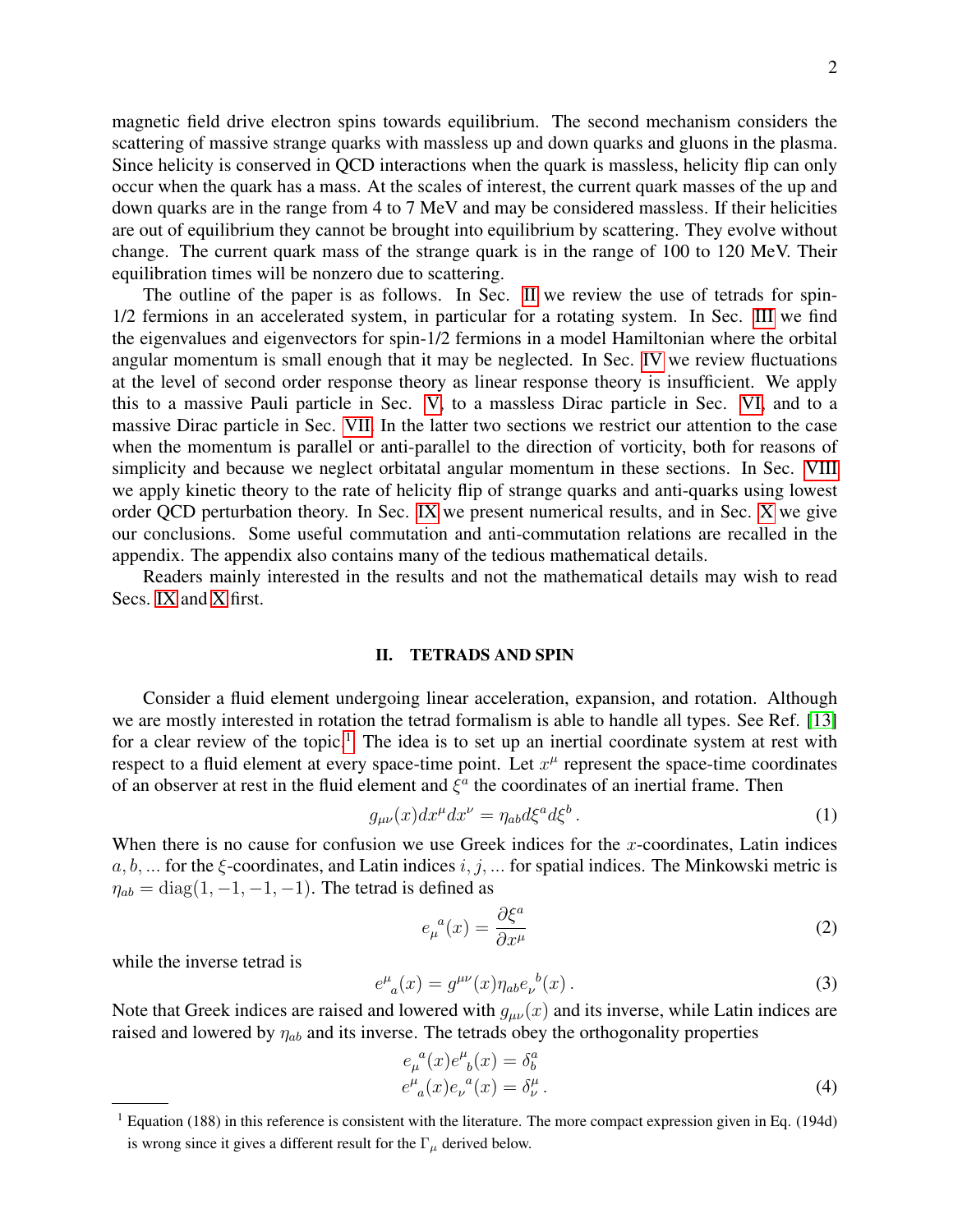In analogy to the affine connection  $\Gamma_{\mu\nu}^{\lambda}$  there is a spin connection  $\omega_{\mu}^{\ \ a}$  which is used to take covariant derivatives of spinors. It satisfies the equation

$$
\omega_{\mu}^{\ a}{}_{b} = e_{\nu}^{\ a} e^{\lambda}{}_{b} \Gamma_{\mu\lambda}^{\nu} - e^{\lambda}{}_{b} \partial_{\mu} e_{\lambda}^{\ a} \,. \tag{5}
$$

The Dirac matrices  $\hat{\gamma}^{\mu}(x)$  become space-time dependent. They are obtained from the usual Dirac matrices  $\gamma^a$  by

$$
\hat{\gamma}^{\mu}(x) = e^{\mu}_{a}(x)\gamma^{a}.
$$
\n(6)

They satisfy

$$
\hat{\gamma}^{\mu}\hat{\gamma}^{\nu} + \hat{\gamma}^{\nu}\hat{\gamma}^{\mu} = 2g^{\mu\nu} \tag{7}
$$

compared to

$$
\gamma^a \gamma^b + \gamma^b \gamma^a = 2\eta^{ab} \,. \tag{8}
$$

One finds that the gradient of a spinor is replaced by a covariant derivative.

$$
\partial_{\mu}\psi \to D_{\mu}\psi = (\partial_{\mu} + \Gamma_{\mu} - ieA_{\mu})\psi \tag{9}
$$

Here an electromagnetic vector potential is included for reference. The symbol  $\Gamma_{\mu}$  is also called the spin connection, which is confusing in several ways. The Dirac equation is [\[14\]](#page-25-12)

$$
i\hat{\gamma}^{\mu}(x)D_{\mu}\psi - m\psi = 0.
$$
 (10)

The spin connection is

$$
\Gamma_{\mu} = -\frac{1}{2}\omega_{\mu ab}S^{ab} \tag{11}
$$

where

$$
S^{ab} = \frac{i}{2}\sigma^{ab} \quad \text{and} \quad \sigma^{ab} = \frac{i}{2}[\gamma^a, \gamma^b]. \tag{12}
$$

Consider a region of space where a fluid element is rotating in an anti-clockwise sense around the z axis with angular speed  $\omega$  which may be considered constant within that region. Here we follow Ref. [\[15\]](#page-25-13) and choose the tetrad as the  $4 \times 4$  matrix

$$
e_{\mu}^{a}(x) = \begin{pmatrix} 1 & v_{x} & v_{y} & 0 \\ 0 & 1 & 0 & 0 \\ 0 & 0 & 1 & 0 \\ 0 & 0 & 0 & 1 \end{pmatrix}
$$
 (13)

where  $v_x \equiv -\omega y$  and  $v_y \equiv \omega x$ . From this is it straightforward to find the metric

$$
g_{\mu\nu}(x) = \begin{pmatrix} 1 - v^2 & -v_x & -v_y & 0 \\ -v_x & -1 & 0 & 0 \\ -v_y & 0 & -1 & 0 \\ 0 & 0 & 0 & -1 \end{pmatrix},
$$
(14)

the inverse metric

$$
g^{\mu\nu}(x) = \begin{pmatrix} 1 & -v_x & -v_y & 0 \\ -v_x & -1 + v_x^2 & v_x v_y & 0 \\ -v_y & v_x v_y & -1 + v_y^2 & 0 \\ 0 & 0 & 0 & -1 \end{pmatrix},
$$
(15)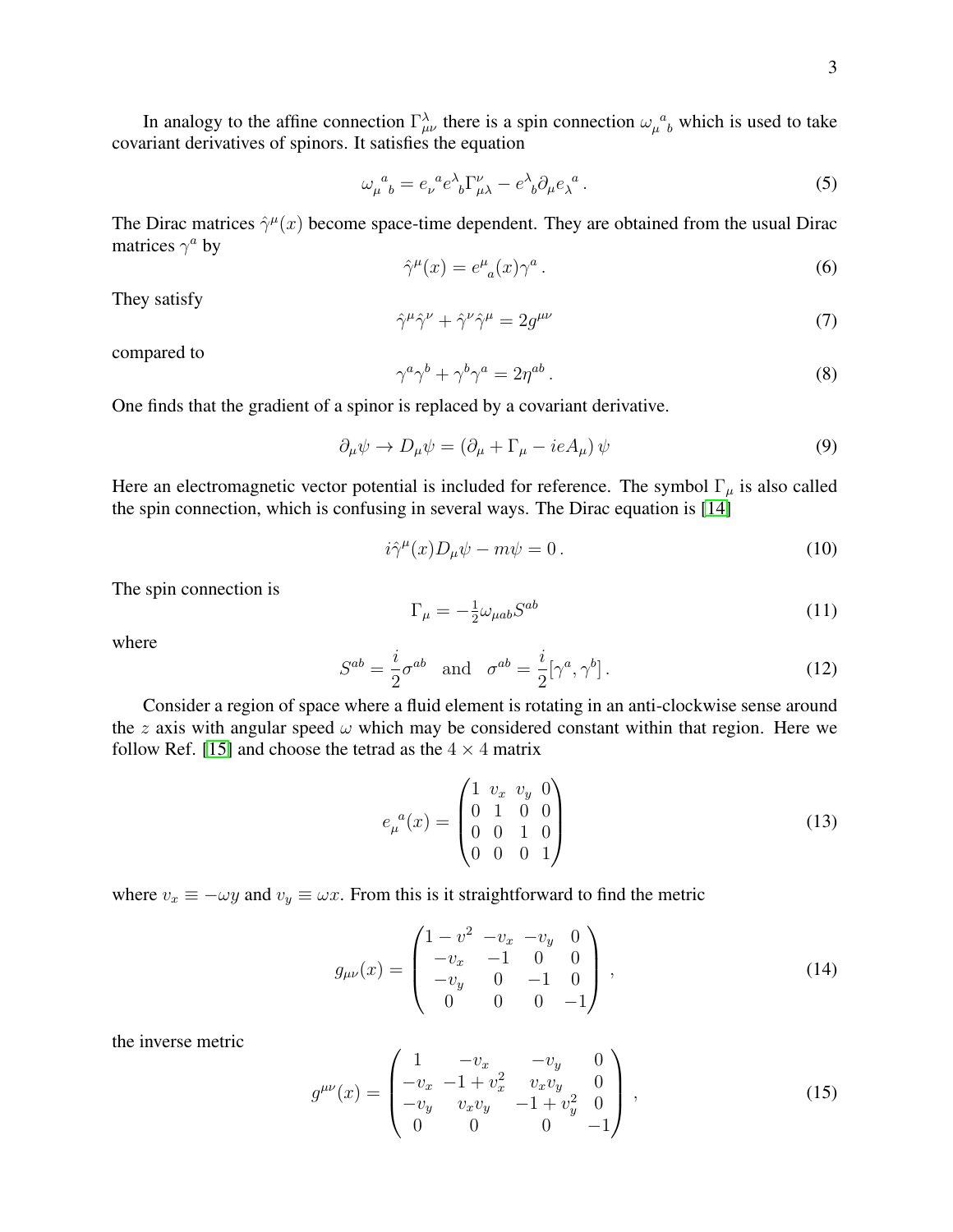and the inverse tetrad

$$
e^{\mu}_{a}(x) = \begin{pmatrix} 1 & 0 & 0 & 0 \\ -v_{x} & 1 & 0 & 0 \\ -v_{y} & 0 & 1 & 0 \\ 0 & 0 & 0 & 1 \end{pmatrix} . \tag{16}
$$

To get the spin connection it is useful to have

$$
e_{\nu a}(x) = \begin{pmatrix} 1 & -v_x & -v_y & 0 \\ 0 & -1 & 0 & 0 \\ 0 & 0 & -1 & 0 \\ 0 & 0 & 0 & -1 \end{pmatrix} . \tag{17}
$$

The nonzero components of the affine connection are

$$
\Gamma_{00}^{1} = \omega v_y
$$
  
\n
$$
\Gamma_{00}^{2} = -\omega v_x
$$
  
\n
$$
\Gamma_{01}^{2} = \omega
$$
  
\n
$$
\Gamma_{02}^{1} = -\omega.
$$
\n(18)

The nonzero components of  $\omega_{\mu ab}$  are

$$
\omega_{012} = -\omega_{021} = \omega \,. \tag{19}
$$

Hence the only nonzero component of  $\Gamma_{\mu}$  is

$$
\Gamma_0 = -\frac{i}{2}\omega \Sigma_3 \tag{20}
$$

where

$$
\Sigma_j = \begin{pmatrix} \sigma_j & 0 \\ 0 & \sigma_j \end{pmatrix} . \tag{21}
$$

Finally the Dirac matrices are

$$
\begin{aligned}\n\hat{\gamma}^0 &= \gamma^0 \\
\hat{\gamma}^1 &= \gamma^1 - v_x \gamma^0 \\
\hat{\gamma}^2 &= \gamma^2 - v_y \gamma^0 \\
\hat{\gamma}^3 &= \gamma^3\n\end{aligned} \tag{22}
$$

The single particle Hamiltonian can be found by writing the Dirac equation in the form  $i\partial_0\psi =$  $H\psi$  with the result

$$
H = \beta m - i\alpha^{j}\partial_{j} + i\omega(x\partial_{2} - y\partial_{1}) - \frac{1}{2}\omega\Sigma_{3}
$$
\n(23)

Defining the vorticity

$$
\frac{1}{2}\nabla \times \mathbf{v} = \boldsymbol{\omega} \tag{24}
$$

we can express the Hamiltonian in terms of the orbital and spin angular momentum as

<span id="page-3-0"></span>
$$
H = \beta m + \alpha \cdot \mathbf{p} - \boldsymbol{\omega} \cdot (\mathbf{L} + \mathbf{S}). \tag{25}
$$

It can also be written as

<span id="page-3-1"></span>
$$
H = \beta m + \alpha \cdot \mathbf{p} - \mathbf{v} \cdot \mathbf{p} - \boldsymbol{\omega} \cdot \mathbf{S}.
$$
 (26)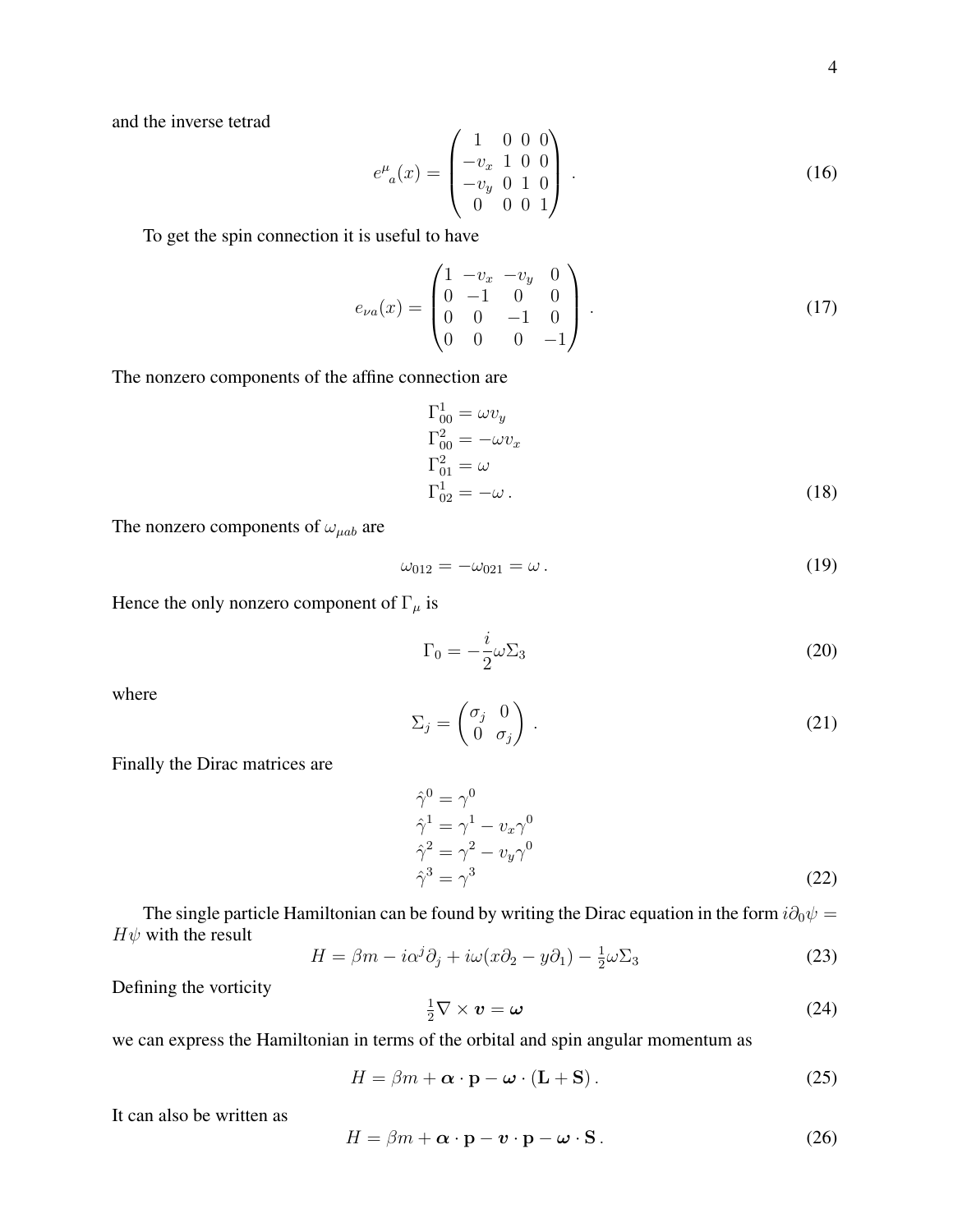This Hamiltonian is consistent with the literature. When taking the nonrelativistic limit via the Foldy-Wouthuysen procedure, it is known that the orbital angular momentum term gives rise to the usual Coriolis and centrifugal forces [\[16,](#page-26-0) [17\]](#page-26-1). The last term is the spin-rotation coupling.

The conserved current density is

$$
j^{\mu} = \bar{\psi}\hat{\gamma}^{\mu}\psi \tag{27}
$$

which, as a 4-vector, should satisfy

$$
\partial_{\mu}j^{\mu} + \Gamma^{\nu}_{\nu\alpha}j^{\alpha} = 0. \qquad (28)
$$

Since

$$
\Gamma^{\nu}_{\nu\alpha} = \frac{1}{\sqrt{-g}} \partial_{\alpha} \left( \sqrt{-g} \right) \tag{29}
$$

where  $g = \det(g_{\mu\nu})$ , and  $g = -1$  in the present case, it follows that the current is ordinarily conserved. One also finds by direct calculation from the Dirac equation that

$$
\partial_{\mu}j^{\mu} = 0. \tag{30}
$$

### <span id="page-4-0"></span>III. EIGENVALUES AND EIGENVECTORS

As mentioned earlier, in this paper we are interested in the spin-rotation coupling. The vorticity couples to the total angular momentum  $J = L + S$ , and it is J which commutes with the Haniltonian of Eq. [\(25\)](#page-3-0) or [\(26\)](#page-3-1). Nevertheless we shall henceforth drop the term  $\omega \cdot L = v \cdot p$ . Because the vorticity in energy units is so small in high energy heavy ion collisions, typically on the order of several MeV, this appears justifiable. Alternatively, one may restrict attention to the region near the origin where the orbital angular momentum is small and  $|v| \ll 1$ . Keeping the coupling of vorticity to orbital angular momentum complicates the problem significantly, and one should perhaps use an angular momentum basis rather than a momentum basis.

Consider the Hamiltonian  $H = m\beta + \alpha \cdot \mathbf{p} - \frac{1}{2}$  $\frac{1}{2}\omega_0\Sigma_3$ . Due to rotational symmetry around the z axis we take the transverse momentum to be in the x direction and set  $p_2 = 0$ . Define  $E = \sqrt{p^2 + m^2}$  and  $E_3 = \sqrt{p_3^2 + m^2}$ . The two positive energy states have eigenvalues  $E_{\pm}$  =  $\sqrt{E^2 + \frac{1}{4}}$  $\frac{1}{4}\omega_0^2 \pm \omega_0 E_3$ . The unnormalized eigenvector for the upper sign is

$$
u_{+} = \begin{pmatrix} \frac{-p_{1}p_{3}}{(E_{3} + m) (E_{+} + E_{3} + \frac{1}{2}\omega_{0})} \\ 1 \\ \frac{p_{1}}{E_{+} + E_{3} + \frac{1}{2}\omega_{0}} \\ \frac{-(E_{3} - m)}{p_{3}} \end{pmatrix}.
$$
 (31)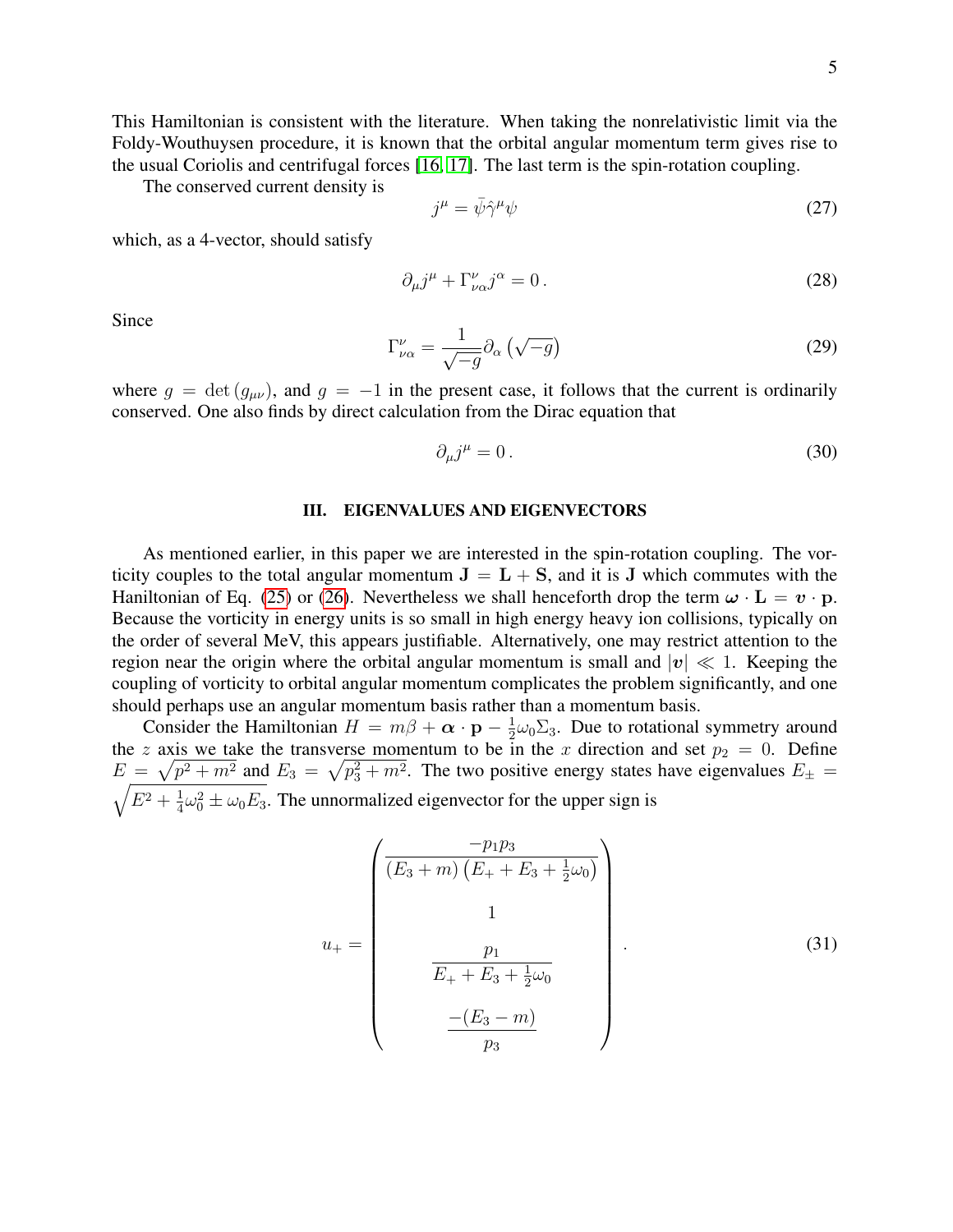and the unnormalized eigenvector for the lower sign is

$$
u_{-} = \begin{pmatrix} 1 \\ \frac{p_3(E_{-} - E_3 + \frac{1}{2}\omega_0)}{p_1(E_3 + m)} \\ \frac{p_3}{E_3 + m} \\ \frac{E_{-} - E_3 + \frac{1}{2}\omega_0}{p_1} \end{pmatrix} .
$$
(32)

These eigenvectors are orthogonal. When  $p_1 \to 0$ ,  $u_+$  is an eigenstate of  $\Sigma_3$  with eigenvalue  $-1$ while  $u_$  is an eigenstate of  $\Sigma_3$  with eigenvalue +1.

The two negative energy states have eigenvalues  $-E_{\pm}$ . The unnormalized eigenvector for the upper sign is

$$
v_{+} = \begin{pmatrix} \frac{-(E_{3} - m)}{p_{3}} \\ \frac{-p_{1}}{E_{+} + E_{3} + \frac{1}{2}\omega_{0}} \\ 1 \\ \frac{p_{1}(E_{3} - m)}{p_{3}(E_{+} + E_{3} + \frac{1}{2}\omega_{0})} \end{pmatrix}.
$$
 (33)

and the unnormalized eigenvector for the lower sign is

$$
v_{-} = \begin{pmatrix} \frac{-\left(E_{-} - E_{3} + \frac{1}{2}\omega_{0}\right)}{p_{1}} \\ \frac{p_{3}}{E_{3} + m} \\ \frac{-p_{3}(E_{-} - E_{3} + \frac{1}{2}\omega_{0})}{p_{1}(E_{3} + m)} \\ 1 \end{pmatrix} . \tag{34}
$$

When  $p_1 \to 0$ ,  $v_+$  is an eigenstate of  $\Sigma_3$  with eigenvalue +1 while  $v_-$  is an eigenstate of  $\Sigma_3$  with eigenvalue −1.

### <span id="page-5-0"></span>IV. FLUCTUATION THEORY

The expressions given in Sec. [II](#page-1-0) remain valid no matter what direction in space the angular velocity is pointing in. They also remain true if the vorticity is allowed to depend on  $t$ , although it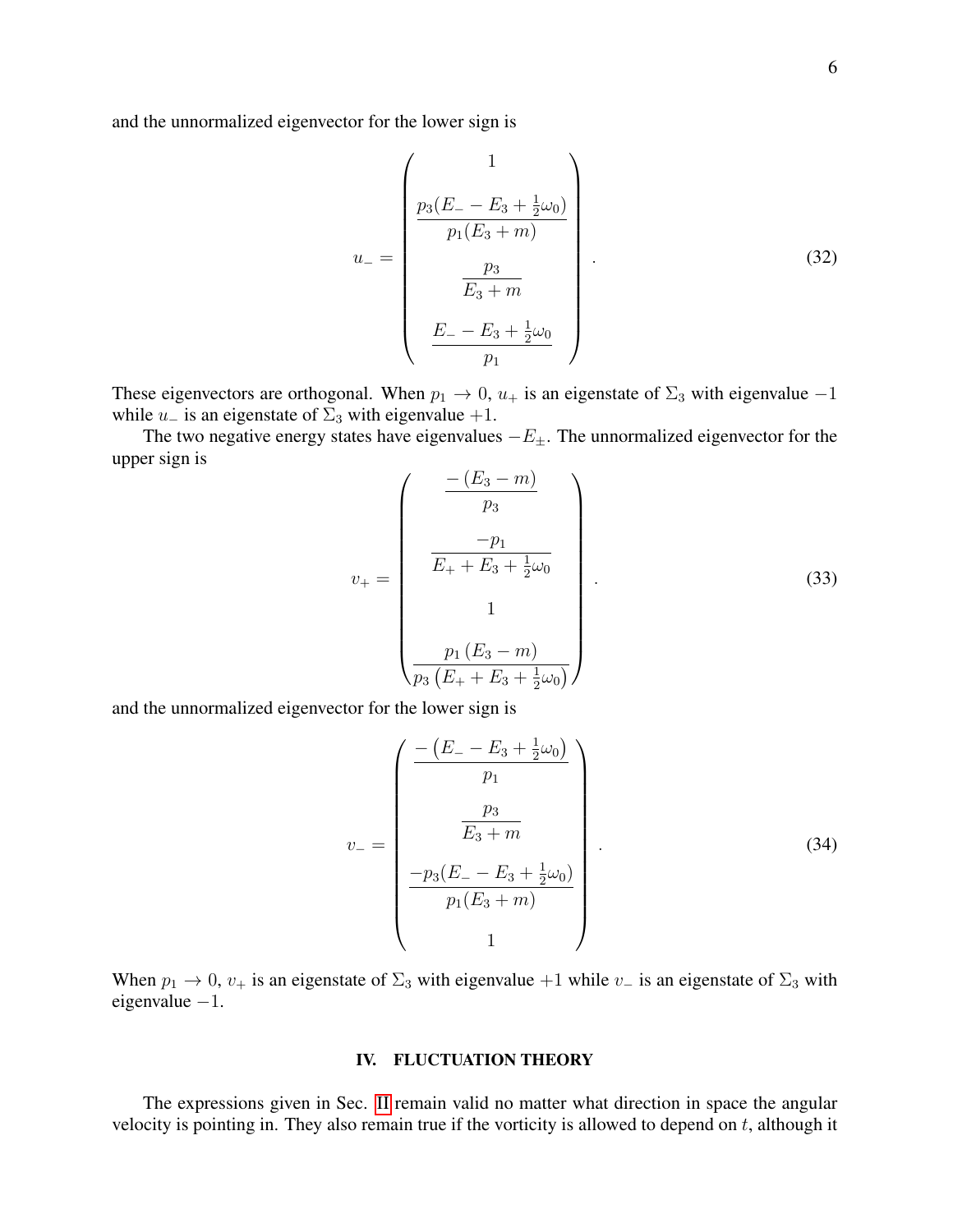cannot depend on space. We write it as

$$
\boldsymbol{\omega}(t) = (\omega_1(t), \omega_2(t), \omega_0 + \omega_3(t)) \tag{35}
$$

where  $\omega_0$  is the constant, average angular velocity and the  $\omega_i(t)$  are small, fluctuating quantities whose averages are zero. We want to calculate the equivalent of the Bloch equations for this situation, which entails using second order perturbation theory (second order response theory). We mostly follow the notation of Ref. [\[18\]](#page-26-2). See also Ref. [\[19\]](#page-26-3). Note that the latter reference uses the density matrix formalism whereas we use the commutator formalism.

Consider a time independent Hamiltonian  $H_0$ . The eigenvalues and eigenstates of  $H_0$  are such that  $H_0|n\rangle = E_n|n\rangle$ . This is in the Heisenberg picture where  $|n\rangle \equiv |n\rangle_H = e^{iH_0t}|n,t\rangle_S$ with the subscripts H and S referring to the Heisenberg and Schrödinger pictures. Consider a time independent operator  $A<sub>S</sub>$  in the Schrödinger picture. In the Heisenberg picture it is  $A<sub>H</sub>(t)$  =  $e^{iH_0t}$  A<sub>S</sub>  $e^{-iH_0t}$ . The thermal average of this operator is

<span id="page-6-0"></span>
$$
\langle A_{\mathrm{H}}(t) \rangle_0 = \frac{1}{Z_0} \mathrm{Tr} \left( e^{-\beta (H_0 - \mu N)} A_{\mathrm{H}}(t) \right) = \frac{1}{Z_0} \mathrm{Tr} \left( e^{-\beta (H_0 - \mu N)} A_S \right)
$$

$$
= \frac{1}{Z_0} \sum_n e^{-\beta (E_n - \mu N_n)} \langle n | A_{\mathrm{S}} | n \rangle = \langle A_{\mathrm{S}} \rangle_0. \tag{36}
$$

The subscript 0 on the right angular bracket indicates that the average is taken with respect to the Hamiltonian  $H_0$  together with any conserved charge N. The average is clearly time independent.

Next consider the Hamiltonian  $H(t) = H_0 + V(t)$ , where  $V(t)$  is a time dependent perturbation that vanishes when  $t < 0$ . The time evolution operator for the full  $H(t)$  is denoted by  $U(t)$ . It satisfies the equation of motion

$$
\frac{d}{dt}U(t) = -iH(t)U(t).
$$
\n(37)

It can be factorized as

$$
U(t) = e^{-iH_0t} U_{\rm I}(t) \,. \tag{38}
$$

This leads to the equation of motion for  $U_I(t)$ 

$$
\frac{d}{dt}U_{\rm I}(t) = -iV_{\rm I}(t)U_{\rm I}(t) \tag{39}
$$

where  $V_1(t) = e^{iH_0t} V(t) e^{-iH_0t}$  is the perturbation in the interaction picture. This can be solved iteratively to yield

$$
U_{\rm I}(t) = 1 + \frac{1}{i} \int_0^t dt' V_{\rm I}(t') + \frac{1}{i^2} \int_0^t dt' \int_0^{t'} dt'' V_{\rm I}(t') V_{\rm I}(t'') + \cdots. \tag{40}
$$

The density matrix now becomes time dependent,

$$
\rho(t) = U(t)\rho_0 U^{\dagger}(t) = e^{-iH_0t} U_{\rm I}(t)\rho_0 U_{\rm I}^{\dagger}(t)e^{iH_0t}, \qquad (41)
$$

and

$$
\rho_{\rm I}(t) = e^{iH_0t} \rho(t) e^{-iH_0t} = U_{\rm I}(t) \rho_0 U_{\rm I}^{\dagger}(t) \,, \tag{42}
$$

where

$$
\rho_0 = \frac{e^{-\beta(H_0 - \mu N)}}{Z_0} \,. \tag{43}
$$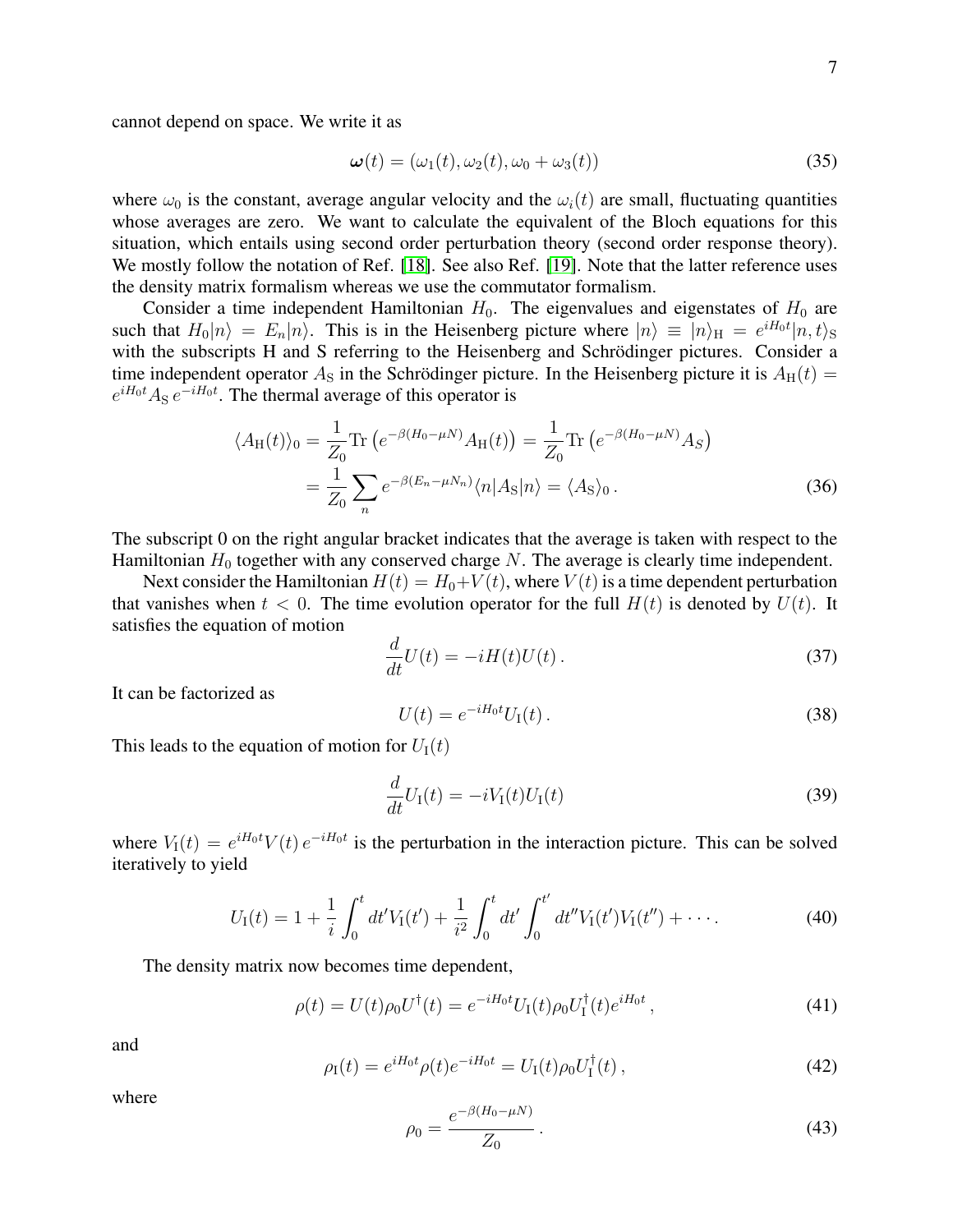The  $\rho_I$  satisfies

$$
\frac{d\rho_{\rm I}}{dt} = -i\left[V_{\rm I}, \rho_{\rm I}\right].\tag{44}
$$

Averages are taken with  $\rho(t)$  instead of  $\rho_0$ . This is denoted by replacing the subscript 0 with t on the right angular bracket. Thus

$$
\langle A \rangle_t = \text{Tr} \left( \rho(t) A_{\text{S}} \right) = \text{Tr} \left( e^{-iH_0 t} \rho_{\text{I}}(t) e^{iH_0 t} A_{\text{S}} \right) = \text{Tr} \left( \rho_{\text{I}}(t) A_{\text{I}} \right). \tag{45}
$$

The average is representation independent, as it must be.

We are interested in the equation of motion for  $\langle A \rangle_t$ . To this end we calculate

$$
\frac{d}{dt}\left[\rho_0 U^{\dagger}(t)A_{\rm S} U(t)\right] = \frac{d}{dt}\left[\rho_0 U_{\rm I}^{\dagger}(t)A_{\rm I}(t) U_{\rm I}(t)\right] = \rho_0 \left[U_{\rm I}^{\dagger} \frac{dA_{\rm I}}{dt} U_{\rm I} + \frac{dU_{\rm I}^{\dagger}}{dt} A_{\rm I} U_{\rm I} + U_{\rm I}^{\dagger} A_{\rm I} \frac{dU_{\rm I}}{dt}\right]
$$
\n(46)

and take the trace. Using the equation of motion  $dA_I/dt = i[H_0, A_I]$ , the first term on the far RHS contributes to  $d\langle A \rangle_t/dt$  the term

$$
i\text{Tr}\left(\rho_0 U_1^\dagger(t)[H_0, A_\text{I}(t)]U_\text{I}(t)\right) = i\text{Tr}\left(\rho_1(t)[H_0, A_\text{I}(t)]\right) = i\text{Tr}\left(\rho(t)[H_0, A_\text{S}]\right) = i\langle[H_0, A_\text{S}]\rangle_t\,. \tag{47}
$$

The second and third terms on the far RHS are

$$
i\rho_0[V_I(t), A_I(t)] - \rho_0 \int_0^t dt'[V_I(t'), [V_I(t), A_I(t)]]
$$

up to and including terms of second order in the perturbation. Taking the trace yields

$$
\frac{d}{dt}\langle A\rangle_t = i\langle [H_0, A_\text{S}]\rangle_t + i\langle [V_\text{I}(t), A_\text{I}(t)]\rangle_0 - \int_0^t dt'\langle [V_\text{I}(t'), [V_\text{I}(t), A_\text{I}(t)]]\rangle_0. \tag{48}
$$

Next we shall perform an ensemble or time average over the fluctuating fields. We assume that  $V(t) = V_I(t) = 0$ . The average of the product  $V(t)V(t') = V_I(t)V_I(t')$  is not zero but is assumed to be correlated on a time scale of  $\tau_c$ . It is also assumed that fluctuations induced in  $A_1(t)$  are small enough that we may ignore  $V_I(t')A_I(t)$ . This is coarse graining, also sometimes called the Born approximation. Therefore, up to second order in the fluctuations we have

$$
\frac{d}{dt}\langle A\rangle_t = i\langle [H_0, A_\text{S}]\rangle_t - \int_0^t dt'\langle\langle [V_\text{I}(t'), [V_\text{I}(t), A_\text{I}(t)]]\rangle\rangle_0.
$$
\n(49)

Here the double angular bracket means that averaging over the fluctuating fields is performed in addition to the thermal ensemble average of Eq. [\(36\)](#page-6-0). It is a more convenient notation than the overline.

### <span id="page-7-0"></span>V. MASSIVE PAULI PARTICLE

The Hamiltonian for a massive, nonrelativistic particle with spin one-half is

$$
H_0 = \frac{p^2}{2m} - \frac{1}{2}\omega_0 \sigma_3 \,. \tag{50}
$$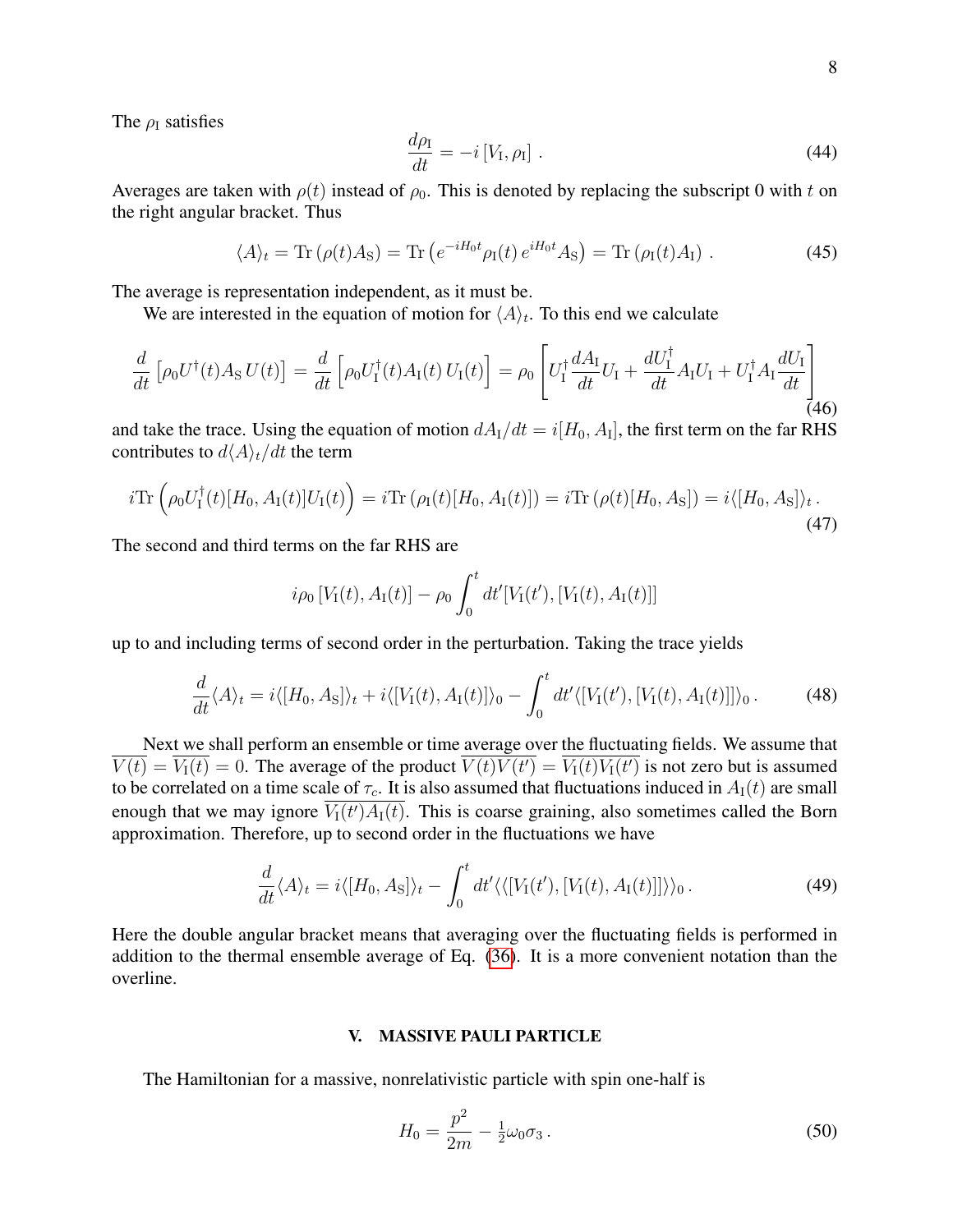Since the kinetic energy commutes with the spin operator, this is basically the simple spin model presented in Section IV of Ref. [\[19\]](#page-26-3). Let us apply the results of Sec. [IV](#page-5-0) with  $H_0 = -\frac{1}{2}$  $\frac{1}{2}\omega_0\sigma_3$ . Then

<span id="page-8-3"></span>
$$
e^{iH_0t} = \cos\left(\frac{1}{2}\omega_0t\right) - i\sin\left(\frac{1}{2}\omega_0t\right)\sigma_3. \tag{51}
$$

Recall the well known similarity transformations

$$
\sigma_1(t) \equiv e^{iH_0t}\sigma_1 e^{-iH_0t} = \cos(\omega_0 t)\sigma_1 + \sin(\omega_0 t)\sigma_2
$$
  
\n
$$
\sigma_2(t) \equiv e^{iH_0t}\sigma_2 e^{-iH_0t} = \cos(\omega_0 t)\sigma_2 - \sin(\omega_0 t)\sigma_1
$$
  
\n
$$
\sigma_3(t) \equiv e^{iH_0t}\sigma_3 e^{-iH_0t} = \sigma_3.
$$
\n(52)

From here on in, whenever a Pauli or Dirac matrix appears without a time argument it is understood to remain unaffected by the time evolution. Equivalently, it is evaluated at  $t = 0$ .

We are most interested in the operator  $A_S = \sigma_3$ . It quickly follows that

$$
[V1(t), \sigma3] = i\omega1(t)\sigma2(t) - i\omega2(t)\sigma1(t).
$$
\n(53)

The model assumes that fluctuations in different directions in Cartesian coordinates are uncorrelated, namely

$$
\overline{\omega_i(t)\omega_j(t')} = \overline{\omega_i^2} e^{-|t-t'|/\tau_c} \delta_{ij}
$$
\n(54)

where  $\tau_c$  is a correlation time. We can write the double commutator as

$$
[[V1(t'), [V1(t), \sigma3]] = W11 + W22 + cross terms
$$
\n(55)

with

$$
W_{11} = \omega_1(t)\omega_1(t')\cos[\omega_0(t - t')] \sigma_3
$$
  
\n
$$
W_{22} = \omega_2(t)\omega_2(t')\cos[\omega_0(t - t')] \sigma_3.
$$
\n(56)

Cross terms involve  $\omega_i(t)\omega_j(t')$  with  $i \neq j$ ; these average to zero. Averaging involves the integral

<span id="page-8-0"></span>
$$
\int_0^t dt' e^{-|t-t'|/\tau_c} \cos[\omega_0(t-t')] \,. \tag{57}
$$

For  $t \gg \tau_c$  this integral becomes

<span id="page-8-1"></span>
$$
T_0 = \frac{\tau_c}{1 + \omega_0^2 \tau_c^2} \,. \tag{58}
$$

Recognizing that we are interested in the small departure from the equilibrium value of the  $z$ component of the spin

$$
s_3^{\text{eq}} = \frac{1}{2} \tanh(\beta \omega_0 / 2) \tag{59}
$$

we find that

<span id="page-8-2"></span>
$$
\frac{ds_3}{dt} = -\frac{s_3 - s_3^{\text{eq}}}{\tau} \tag{60}
$$

where the relaxation time is given by

$$
\frac{1}{\tau} = \left(\overline{\omega_1^2} + \overline{\omega_2^2}\right) T_0. \tag{61}
$$

This agrees with the Eq. (IV.33) of Ref. [\[19\]](#page-26-3) which based its calculations on the density matrix.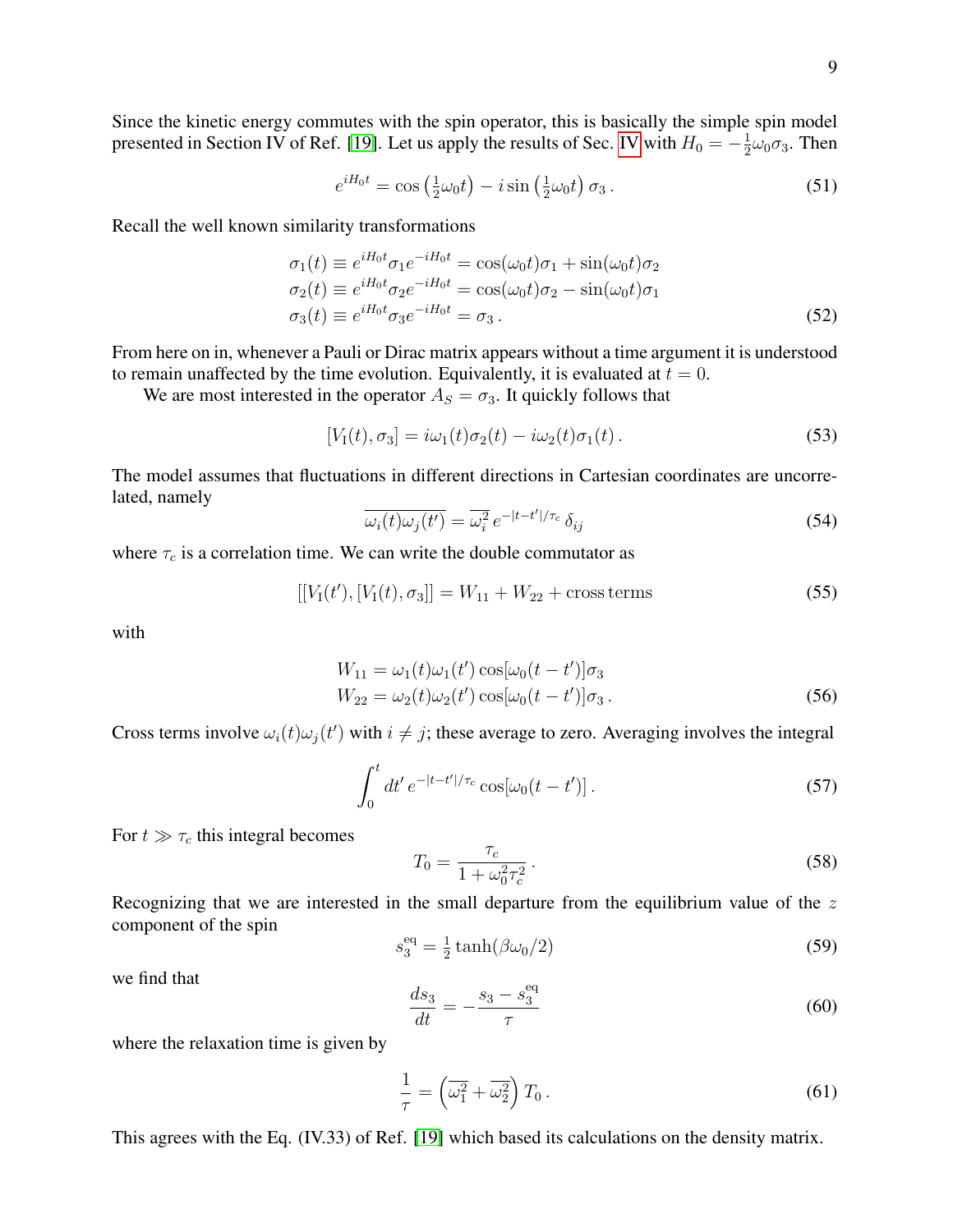Analogous calculations can be done for the components of spin perpendicular to the vorticity. The double communators needed for the  $x$  component of spin are

$$
[\sigma_2(t'), [\sigma_2(t), \sigma_1(t)]] = 4\sigma_1(t') [\sigma_3, [\sigma_3, \sigma_1(t)]] = 4\sigma_1(t)
$$
 (62)

and for the y component

$$
[\sigma_1(t'), [\sigma_1(t), \sigma_2(t)]] = 4\sigma_2(t')
$$
  

$$
[\sigma_3, [\sigma_3, \sigma_2(t)]] = 4\sigma_2(t).
$$
 (63)

One encounters integrals like

$$
\int_0^t dt' e^{-(t-t')/\tau_c} \sigma_2(t') = T_0 \left[ \sigma_2(t) + \omega_0 \tau_c \sigma_1(t) \right]. \tag{64}
$$

Putting them all together results in the remaining two spin equations.

$$
\frac{ds_1}{dt} = \omega_0 \left( 1 + \overline{\omega_2^2} \tau_c T_0 \right) s_2 - \left( \overline{\omega_3^2} \tau_c + \overline{\omega_2^2} T_0 \right) s_1
$$
\n
$$
\frac{ds_2}{dt} = -\omega_0 \left( 1 + \overline{\omega_1^2} \tau_c T_0 \right) s_1 - \left( \overline{\omega_3^2} \tau_c + \overline{\omega_1^2} T_0 \right) s_2
$$
\n(65)

These are the same as Eqs. (IV.31) and (IV.32) of Ref. [\[19\]](#page-26-3) apart from two points. First, the sign of our  $H$  is the opposite of theirs which flips the sign of the spin precession terms. Second, the spin precession terms in Eqs. (IV.31) and (IV.32) have a correction to the spin precession frequency which is reduced (minus sign), whereas our result indicates an enhancement (plus sign). This might be a misprint, or it might be traced to an incorrect reading of the sign of the imaginary part of Eq. (IV.22).

### <span id="page-9-0"></span>VI. MASSLESS DIRAC PARTICLE

In this section we apply the general formulas to the case of a massless Dirac particle. We focus on the situation where the momentum is parallel to the vorticity. The general case is much more involved and does not provide significantly more useful information.

The Hamiltonian is

$$
H_0 = p\alpha_3 - \frac{1}{2}\omega_0 \Sigma_3. \tag{66}
$$

Note that  $\Sigma_3$  commutes with  $H_0$ . The time evolution operator is (for details see the appendix)

$$
e^{iH_0t} = \cos\left(\frac{1}{2}\omega_0t\right)\cos(pt) I + \sin\left(\frac{1}{2}\omega_0t\right)\sin(pt) \gamma_5 + i\cos\left(\frac{1}{2}\omega_0t\right)\sin(pt) \alpha_3 - i\sin\left(\frac{1}{2}\omega_0t\right)\cos(pt) \Sigma_3.
$$
 (67)

The similarity transformations of the  $\Sigma$  matrices are

$$
\Sigma_1(t) = e^{iH_0t} \Sigma_1 e^{-iH_0t} = \cos(\omega_0 t) \cos(2pt) \Sigma_1 + \sin(\omega_0 t) \cos(2pt) \Sigma_2
$$
  
\n
$$
+ \sin(\omega_0 t) \sin(2pt) \alpha_1 - \cos(\omega_0 t) \sin(2pt) \alpha_2
$$
  
\n
$$
\Sigma_2(t) = e^{iH_0t} \Sigma_2 e^{-iH_0t} = \cos(\omega_0 t) \cos(2pt) \Sigma_2 - \sin(\omega_0 t) \cos(2pt) \Sigma_1
$$
  
\n
$$
+ \sin(\omega_0 t) \sin(2pt) \alpha_2 + \cos(\omega_0 t) \sin(2pt) \alpha_1
$$
  
\n
$$
\Sigma_3(t) = e^{iH_0t} \Sigma_3 e^{-iH_0t} = \Sigma_3.
$$
 (68)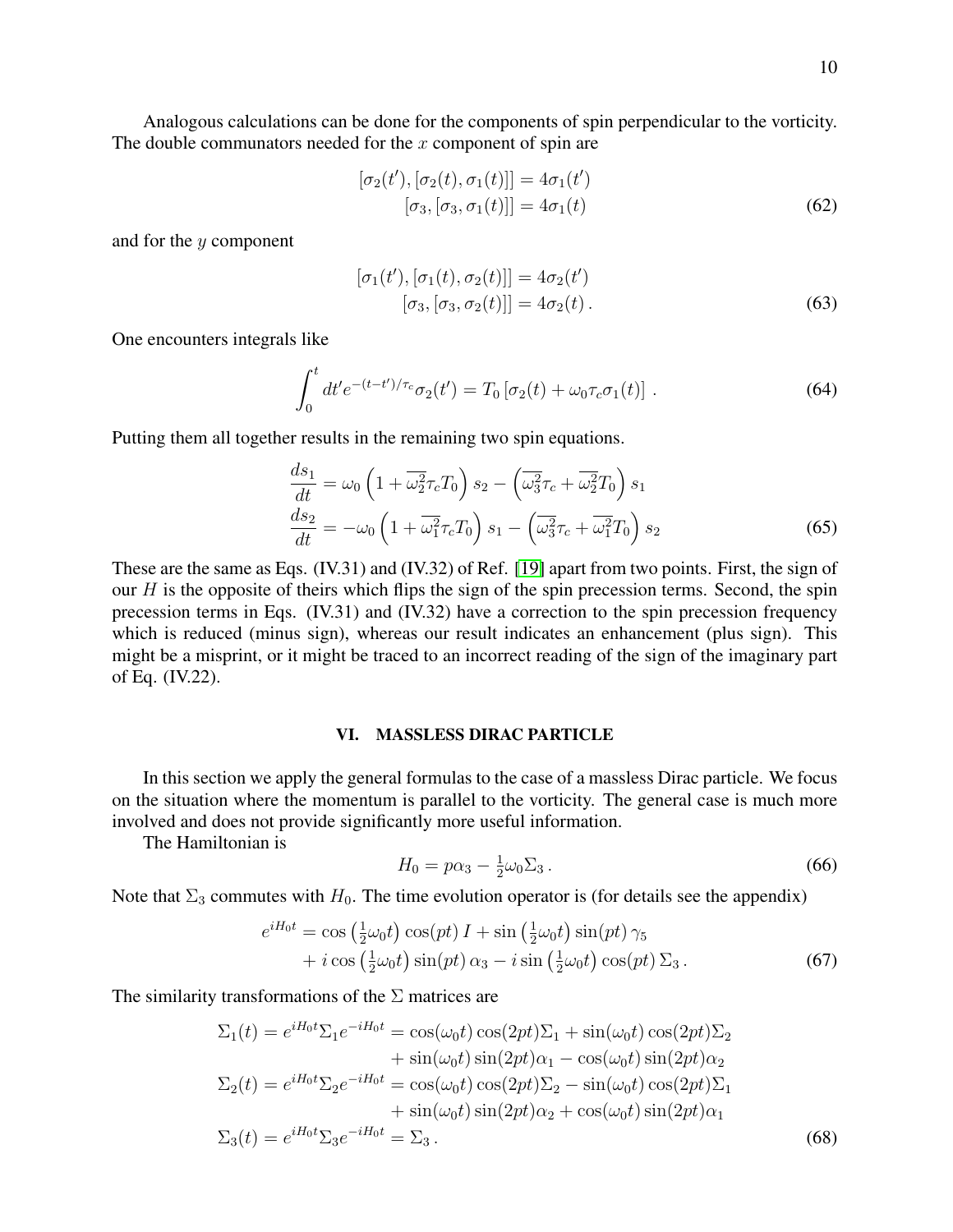The single and double commutators needed for the fluctuations of  $\omega_i(t)$  in the  $i = 1$  direction are

$$
[\Sigma_1(t), \Sigma_3] = -2i\Sigma_2(t) \tag{69}
$$

and

$$
\left[\Sigma_1(t'), \left[\Sigma_1(t), \Sigma_3\right]\right] = 2 \left\{ \cos[(\omega_0 + 2p)(t - t')] + \cos[(\omega_0 - 2p)(t - t')] \right\} \Sigma_3 + 2 \left\{ \cos[(\omega_0 - 2p)(t - t')] - \cos[(\omega_0 + 2p)(t - t')] \right\} \alpha_3. \tag{70}
$$

The latter shows that  $\langle \Sigma_3 \rangle$  and  $\langle \alpha_3 \rangle$  are coupled. Therefore we also need

$$
[\Sigma_1(t), \alpha_3] = 2i \sin(\omega_0 t) \cos(2pt)\alpha_1 - 2i \cos(\omega_0 t) \cos(2pt)\alpha_2 - 2i \cos(\omega_0 t) \sin(2pt)\Sigma_1 - 2i \sin(\omega_0 t) \sin(2pt)\Sigma_2 = -2i\alpha_2(t)
$$
\n(71)

and

$$
\begin{aligned} \left[\Sigma_1(t'), \left[\Sigma_1(t), \alpha_3\right]\right] &= 2\left\{\cos[(\omega_0 + 2p)(t - t')] + \cos[(\omega_0 - 2p)(t - t')] \right\} \alpha_3 \\ &+ 2\left\{\cos[(\omega_0 - 2p)(t - t')] - \cos[(\omega_0 + 2p)(t - t')] \right\} \Sigma_3. \end{aligned} \tag{72}
$$

Averaging over the fluctuating fields  $\omega_i(t)$  can be performed using Eqs. [\(57\)](#page-8-0) and [\(58\)](#page-8-1). This results in

$$
\frac{d}{dt}\langle\Sigma_3\rangle_t = -\frac{\langle\Sigma_3\rangle_t}{\tau_1} - \frac{\langle\alpha_3\rangle_t}{\tau_2} \n\frac{d}{dt}\langle\alpha_3\rangle_t = -\frac{\langle\alpha_3\rangle_t}{\tau_1} - \frac{\langle\Sigma_3\rangle_t}{\tau_2}
$$
\n(73)

where

$$
\frac{1}{\tau_1} = \frac{1}{2} \left( \overline{\omega_1^2} + \overline{\omega_2^2} \right) (T_- + T_+)
$$
  

$$
\frac{1}{\tau_2} = \frac{1}{2} \left( \overline{\omega_1^2} + \overline{\omega_2^2} \right) (T_- - T_+)
$$
 (74)

and

$$
T_{\pm} = \frac{\tau_c}{1 + (2p \pm \omega_0)^2 \tau_c^2} \,. \tag{75}
$$

This makes use of the rotational symmetry around the vorticity axis. The normal modes are

<span id="page-10-0"></span>
$$
\frac{d}{dt}\langle\Sigma_3\pm\alpha_3\rangle_t=-\frac{\langle\Sigma_3\pm\alpha_3\rangle_t}{\tau_\pm}
$$
\n(76)

where

$$
\frac{1}{\tau_{\pm}} = \left(\overline{\omega_1^2} + \overline{\omega_2^2}\right) T_{\mp} \,. \tag{77}
$$

In Eq. [\(76\)](#page-10-0) it is to be understood that these represent departures from the equilibrium values, otherwise the equilibrium values should be inserted by hand on the right hand side, as in Eq. [\(60\)](#page-8-2). Of phenomenological interest is the situation where  $\omega_0 \ll |p|$ . In that limit

$$
\frac{1}{\tau_{\pm}} \approx \frac{\left(\overline{\omega_1^2} + \overline{\omega_2^2}\right) \tau_c}{1 + 4p^2 \tau_c^2} \,. \tag{78}
$$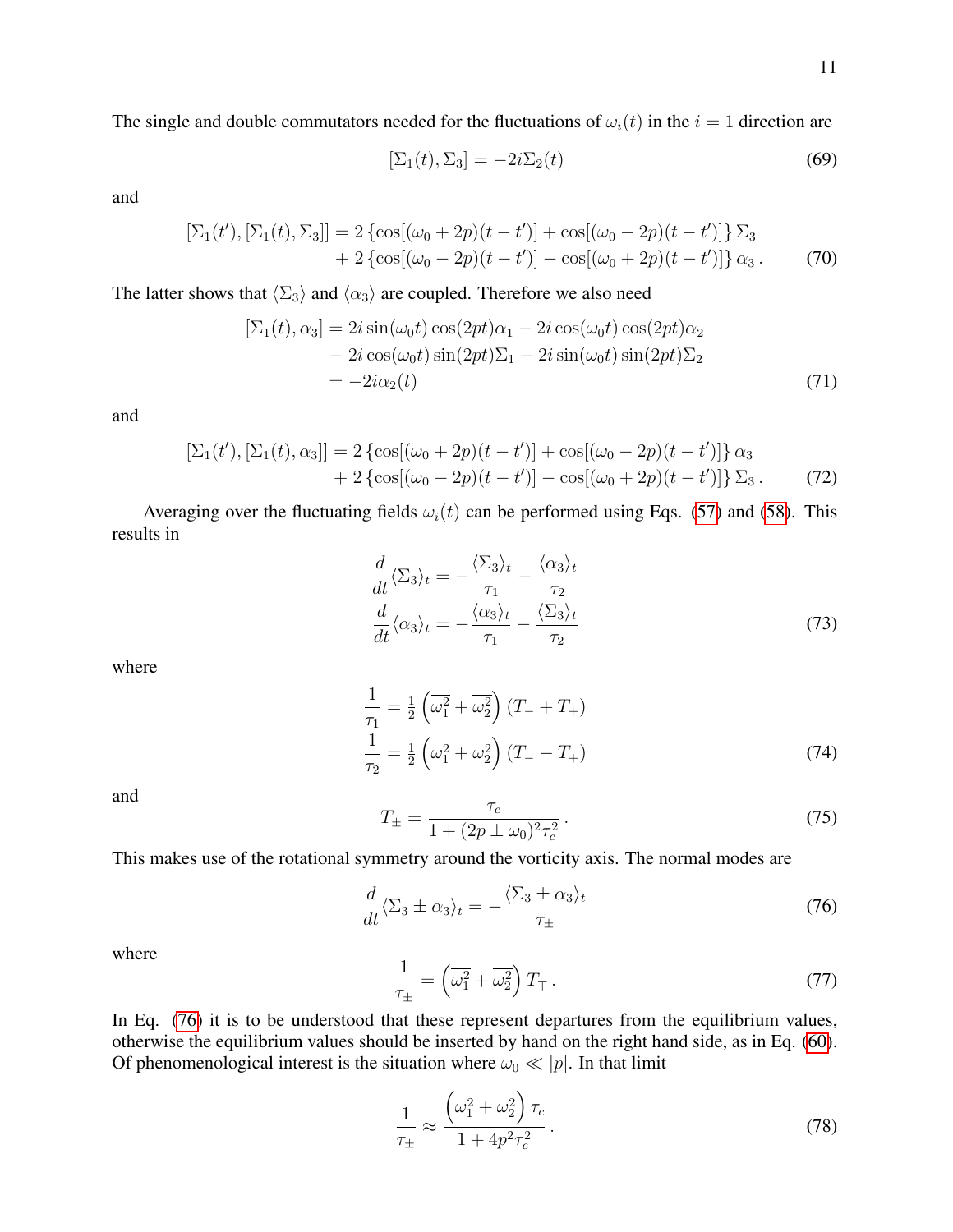### <span id="page-11-0"></span>VII. MASSIVE DIRAC PARTICLE

Now add a mass term but keep the momentum parallel to the vorticity. The Hamiltonian is

$$
H_0 = m\beta + p\alpha_3 - \frac{1}{2}\omega_0 \Sigma_3. \tag{79}
$$

The evolution operator has the form

$$
e^{iH_0t} = C_1I + C_2\gamma_5 + C_3\beta\Sigma_3 + iC_4\beta + iC_5\alpha_3 + iC_6\Sigma_3.
$$
 (80)

The coefficients are calculated in the appendix with the result

<span id="page-11-1"></span>
$$
C_1 = \cos(Et)\cos\left(\frac{1}{2}\omega_0 t\right)
$$
  
\n
$$
C_2 = \frac{p}{E}\sin(Et)\sin\left(\frac{1}{2}\omega_0 t\right)
$$
  
\n
$$
C_3 = \frac{m}{E}\sin(Et)\sin\left(\frac{1}{2}\omega_0 t\right)
$$
  
\n
$$
C_4 = \frac{m}{E}\sin(Et)\cos\left(\frac{1}{2}\omega_0 t\right)
$$
  
\n
$$
C_5 = \frac{p}{E}\sin(Et)\cos\left(\frac{1}{2}\omega_0 t\right)
$$
  
\n
$$
C_6 = -\cos(Et)\sin\left(\frac{1}{2}\omega_0 t\right)
$$
 (81)

Operators in the interaction picture can be obtained from those in the Schrödinger picture with tedious algebra. Of particular interest are

$$
\Sigma_1(t) = B_1(t)\Sigma_1 + B_2(t)\Sigma_2 + B_3(t)\alpha_1 - B_4(t)\alpha_2 + iB_5(t)\beta\alpha_1 + iB_6(t)\beta\alpha_2, \qquad (82)
$$

$$
\Sigma_2(t) = B_1(t)\Sigma_2 - B_2(t)\Sigma_1 + B_3(t)\alpha_2 + B_4(t)\alpha_1 + iB_5(t)\beta_2 - iB_6(t)\beta_2,
$$
 (83)

while  $\Sigma_3(t) = \Sigma_3$  on account of the fact that it commutes with  $H_0$ . The  $B_i$  are given in the appendix. We shall also need

$$
\alpha_3(t) = \left[\frac{p^2}{E^2} + \frac{m^2}{E^2}\cos(2Et)\right]\alpha_3 + \frac{mp}{E^2}\left[1 - \cos(2Et)\right]\beta + i\frac{m}{E}\sin(2Et)\beta\alpha_3\,,\tag{84}
$$

and

$$
\beta(t) = \left[\frac{m^2}{E^2} + \frac{p^2}{E^2}\cos(2Et)\right]\beta + \frac{mp}{E^2}\left[1 - \cos(2Et)\right]\alpha_3 - i\frac{p}{E}\sin(2Et)\beta\alpha_3. \tag{85}
$$

One can check that  $m\beta(t) + p\alpha_3(t) = m\beta + p\alpha_3$ , as it should be since this operator commutes with  $H_0$ . From these the final relevant one is easily found to be

$$
\beta(t)\alpha_3(t) = \cos(2Et)\beta\alpha_3 - i\frac{p}{E}\sin(2Et)\beta + i\frac{m}{E}\sin(2Et)\alpha_3.
$$
 (86)

What is needed for fluctuations for  $\Sigma_3$  are the double commutators

$$
[\Sigma_1(t'), [\Sigma_1(t), \Sigma_3]] = [\Sigma_2(t'), [\Sigma_2(t), \Sigma_3]][\Sigma_1(t'), [\Sigma_1(t), \alpha_3]] = [\Sigma_2(t'), [\Sigma_2(t), \alpha_3]][\Sigma_1(t'), [\Sigma_1(t), \beta]] = [\Sigma_2(t'), [\Sigma_2(t), \beta]][\Sigma_1(t'), [\Sigma_1(t), \beta \alpha_3]] = [\Sigma_2(t'), [\Sigma_2(t), \beta \alpha_3]] .
$$
(87)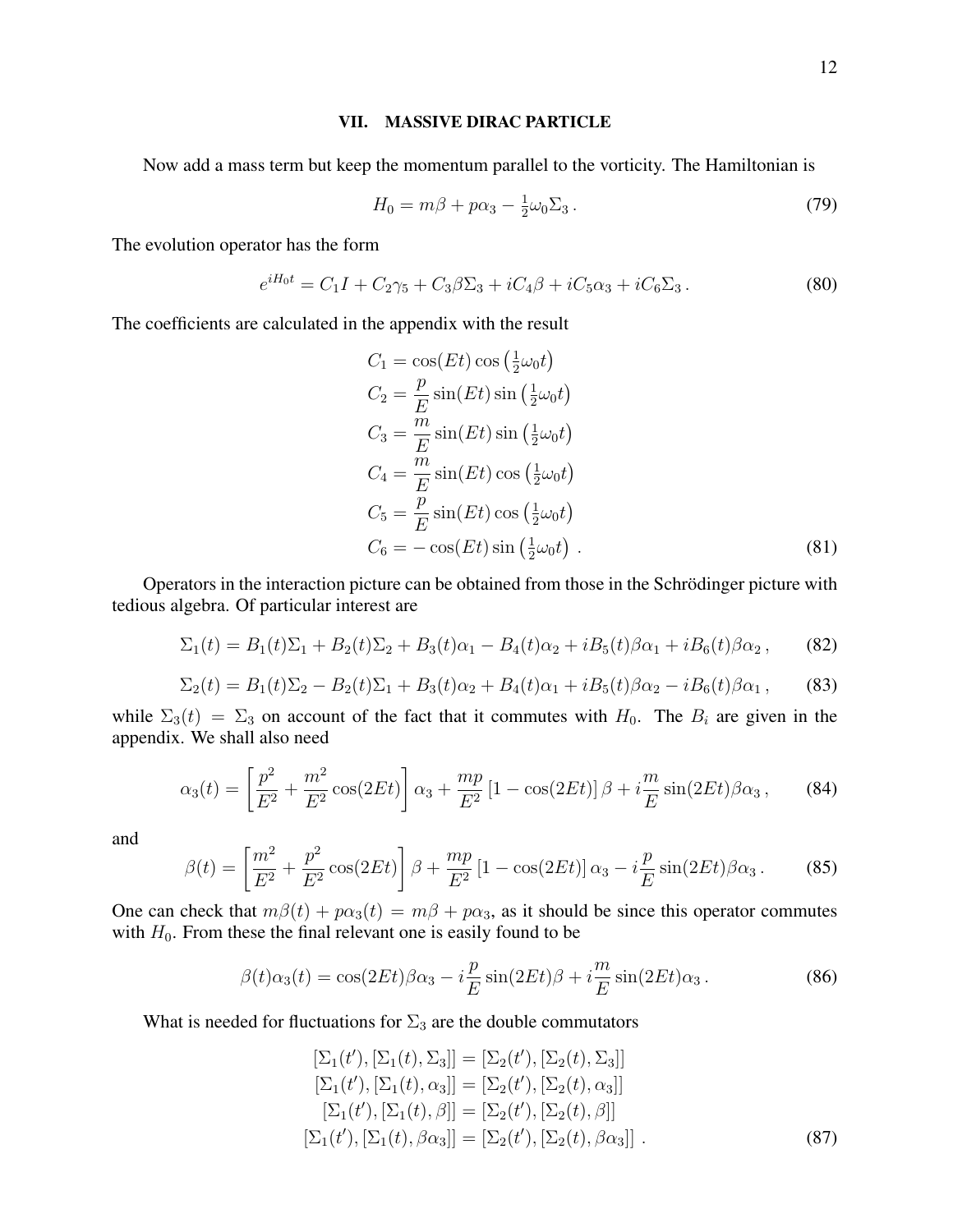Explicit expressions in terms of the products  $B_i(t')B_j(t)$  are given in the appendix. After a fair amount of algebra these lengthy expressions can be put into a more useful form by defining  $\theta_{\pm} =$  $(2E \pm \omega_0)(t - t')$  and  $\theta_0 = \omega_0(t - t')$ .

$$
[\Sigma_{1}(t'), [\Sigma_{1}(t), \Sigma_{3}]] = 2\left[\frac{p^{2}}{E^{2}}(\cos\theta_{-} + \cos\theta_{+}) + 2\frac{m^{2}}{E^{2}}\cos\theta_{0}\right]\Sigma_{3}
$$
  
+  $2\frac{p}{E}\left[\left(\cos\theta_{-} - \cos\theta_{+}\right)\left(\frac{p^{2}}{E^{2}} + \frac{m^{2}}{E^{2}}\cos(2Et)\right) + \frac{m^{2}}{E^{2}}(2\sin\theta_{0} + \sin\theta_{-} - \sin\theta_{+})\sin(2Et)\right]\alpha_{3}$   
+  $2\frac{mp^{2}}{E^{3}}\left[\left(\cos\theta_{-} - \cos\theta_{+}\right)\left(1 - \cos(2Et)\right) - \left(2\sin\theta_{0} + \sin\theta_{-} - \sin\theta_{+}\right)\sin(2Et)\right]\beta$   
+  $2i\frac{mp}{E^{2}}\left[\left(\cos\theta_{-} - \cos\theta_{+}\right)\sin(2Et) - \left(2\sin\theta_{0} + \sin\theta_{-} - \sin\theta_{+}\right)\cos(2Et)\right]\beta\alpha_{3}$  (88)

$$
[\Sigma_1(t'), [\Sigma_1(t), \alpha_3]] = 2\frac{p}{E} \left[ \cos \theta_- - \cos \theta_+ \right] \Sigma_3
$$
  
+ 
$$
2\left[ \frac{p^2}{E^2} \left( \cos \theta_- + \cos \theta_+ \right) + 2\frac{m^2}{E^2} \cos \theta_0 \cos(2Et) \right] \alpha_3
$$
  
+ 
$$
2\frac{mp}{E^2} \left[ \cos \theta_- + \cos \theta_+ - 2\cos \theta_0 \cos(2Et) \right] \beta
$$
  
+ 
$$
4i\frac{m}{E} \left[ \cos \theta_0 \sin(2Et) \right] \beta \alpha_3
$$
 (89)

$$
[\Sigma_1(t'), [\Sigma_1(t), \beta]] = 0 \tag{90}
$$

$$
[\Sigma_{1}(t'), [\Sigma_{1}(t), \beta \alpha_{3}]] = 2i \frac{mp}{E^{2}} \Big[ 2 \sin \theta_{0} + \sin \theta_{-} - \sin \theta_{+} \Big] \Sigma_{3} + 2i \frac{m}{E} \Big[ \Big( 2 \frac{m^{2}}{E^{2}} \cos \theta_{0} + \frac{p^{2}}{E^{2}} (\cos \theta_{-} + \cos \theta_{+}) \Big) \sin(2Et) + \frac{p^{2}}{E^{2}} (\sin \theta_{-} + \sin \theta_{+}) (1 - \cos(2Et)) \Big] \alpha_{3} + 2i \frac{p}{E} \Big[ (\sin \theta_{-} + \sin \theta_{+}) \Big( \frac{m^{2}}{E^{2}} + \frac{p^{2}}{E^{2}} \cos(2Et) \Big) - \Big( 2 \frac{m^{2}}{E^{2}} \cos \theta_{0} + \frac{p^{2}}{E^{2}} (\cos \theta_{-} + \cos \theta_{+}) \Big) \sin(2Et) \Big] \beta + 2 \Big[ \Big( 2 \frac{m^{2}}{E^{2}} \cos \theta_{0} + \frac{p^{2}}{E^{2}} (\cos \theta_{-} + \cos \theta_{+}) \Big) \cos(2Et) + \frac{p^{2}}{E^{2}} (\sin \theta_{-} + \sin \theta_{+}) \sin(2Et) \Big] \beta \alpha_{3}
$$
(91)

The following integrals are useful for averaging over the fluctuations. The arrows represent the steady state where  $\tau_c \ll t$ .

$$
\int_0^t dt' e^{-(t-t')/\tau_c} \cos[\omega_0(t-t')] \to T_0.
$$
\n(92)

$$
\int_0^t dt' e^{-(t-t')/\tau_c} \sin[\omega_0(t-t')] \to \omega_0 \tau_c T_0.
$$
\n(93)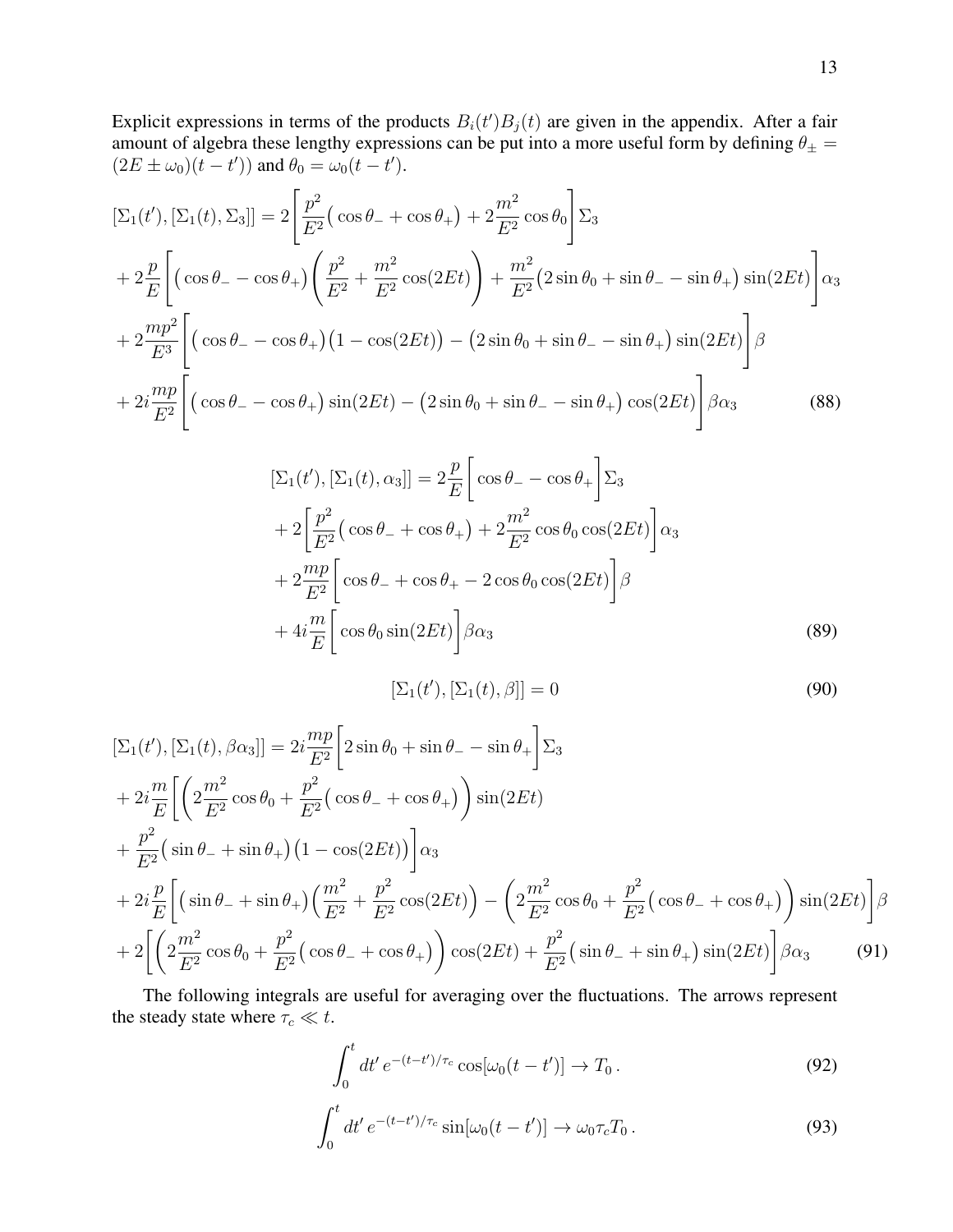$$
\int_0^t dt' e^{-(t-t')/\tau_c} \cos[(2E \pm \omega_0)(t-t')] \to T_{\pm}
$$
\n(94)

$$
\int_0^t dt' e^{-(t-t')/\tau_c} \sin[(2E \pm \omega_0)(t-t')] \rightarrow (2E \pm \omega_0)\tau_c T_{\pm}
$$
\n(95)

Here

$$
T_{\pm} = \frac{\tau_c}{1 + (2E \pm \omega_0)^2 \tau_c^2}
$$
(96)

and

$$
T_0 = \frac{\tau_c}{1 + \omega_0^2 \tau_c^2}
$$
\n(97)

as defined earlier.

The results of performing the integration over  $t'$  in the steady state are

$$
\int_{0}^{t} dt' e^{-(t-t')/\tau_{c}} \left[\Sigma_{1}(t'), \left[\Sigma_{1}(t), \Sigma_{3}\right]\right] = 2 \left[\frac{p^{2}}{E^{2}}(T_{-} + T_{+}) + 2\frac{m^{2}}{E^{2}}T_{0}\right] \Sigma_{3}
$$
\n
$$
+ 2\frac{p}{E} \left[ (T_{-} - T_{+}) \left(\frac{p^{2}}{E^{2}} + \frac{m^{2}}{E^{2}}\cos(2Et)\right) + \tau_{c} \frac{m^{2}}{E^{2}} \left(2\omega_{0}T_{0} + (2E - \omega_{0})T_{-} - (2E + \omega_{0})T_{+}\right) \sin(2Et)\right] \alpha_{3}
$$
\n
$$
+ 2\frac{mp^{2}}{E^{3}} \left[ (T_{-} - T_{+}) \left(1 - \cos(2Et)\right) - \tau_{c} \left(2\omega_{0}T_{0} + (2E - \omega_{0})T_{-} - (2E + \omega_{0})T_{+}\right) \sin(2Et)\right] \beta
$$
\n
$$
+ 2i\frac{mp}{E^{2}} \left[ (T_{-} - T_{+}) \sin(2Et) - \tau_{c} \left(2\omega_{0}T_{0} + (2E - \omega_{0})T_{-} - (2E + \omega_{0})T_{+}\right) \cos(2Et)\right] \beta \alpha_{3}
$$
\n(98)

$$
\int_{0}^{t} dt' e^{-(t-t')/\tau_{c}} \left[\Sigma_{1}(t'), \left[\Sigma_{1}(t), \alpha_{3}\right]\right] = 2\frac{p}{E} \left[T_{-} - T_{+}\right] \Sigma_{3}
$$
  
+ 
$$
2\left[\frac{p^{2}}{E^{2}}(T_{-} + T_{+}) + 2\frac{m^{2}}{E^{2}}T_{0} \cos(2Et)\right] \alpha_{3}
$$
  
+ 
$$
2\frac{mp}{E^{2}} \left[T_{-} + T_{+} - 2T_{0} \cos(2Et)\right] \beta
$$
  
+ 
$$
4i\frac{m}{E} \left[T_{0} \sin(2Et)\right] \beta \alpha_{3}
$$
 (99)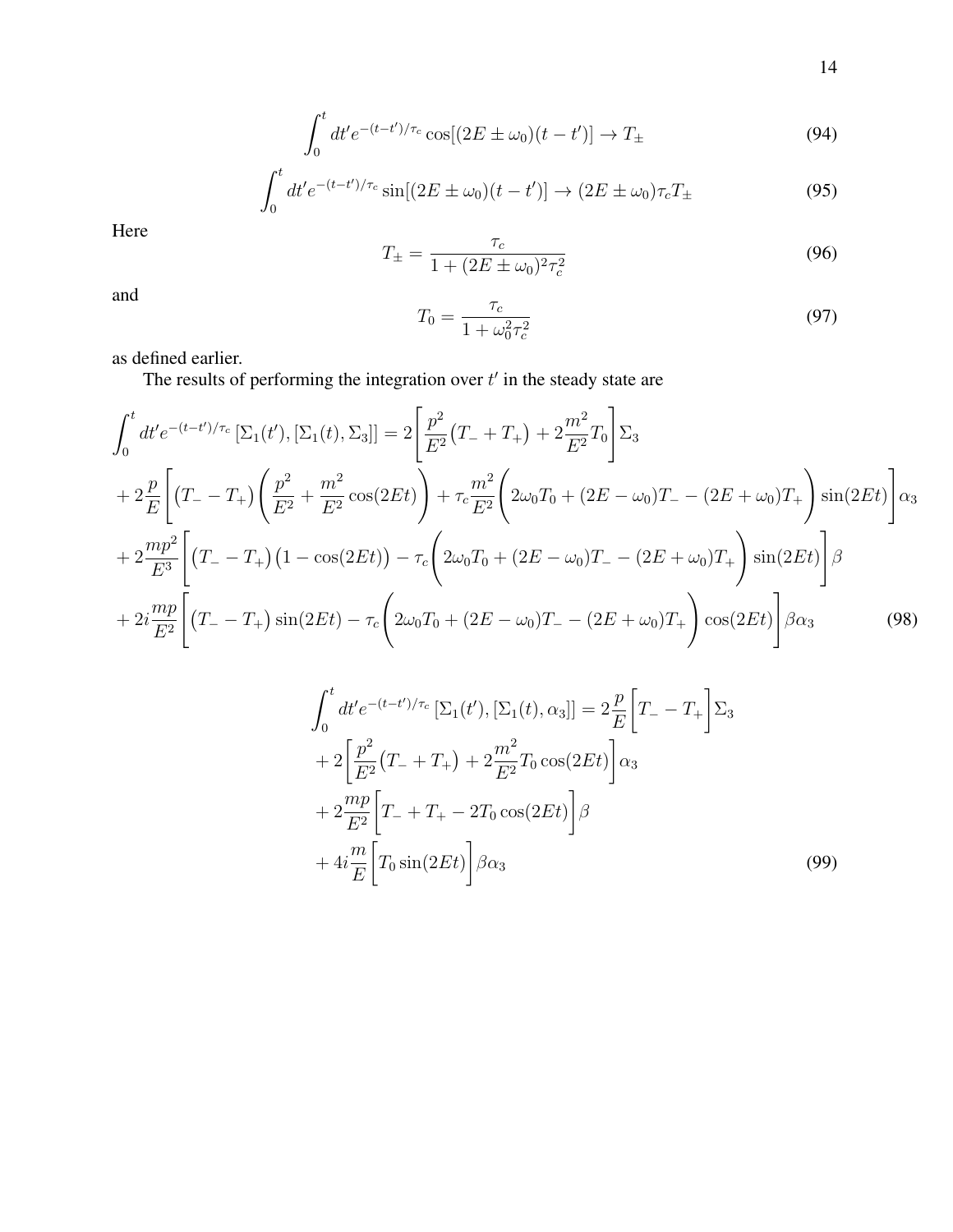$$
\int_{0}^{t} dt' e^{-(t-t')/\tau_{c}} \left[\Sigma_{1}(t'), \left[\Sigma_{1}(t), \beta \alpha_{3}\right]\right] = 2i\tau_{c} \frac{mp}{E^{2}} \left[2\omega_{0}T_{0} + (2E - \omega_{0})T_{-} - (2E + \omega_{0})T_{+}\right] \Sigma_{3}
$$
  
+  $2i \frac{m}{E} \left[\left(2\frac{m^{2}}{E^{2}}T_{0} + \frac{p^{2}}{E^{2}}(T_{-} + T_{+})\right) \sin(2Et)\right]$   
+  $\tau_{c} \frac{p^{2}}{E^{2}} \left((2E - \omega_{0})T_{-} + (2E + \omega_{0})T_{+}\right)\left(1 - \cos(2Et)\right)\right] \alpha_{3}$   
+  $2i \frac{p}{E} \left[\tau_{c}\left((2E - \omega_{0})T_{-} + (2E + \omega_{0})T_{+}\right)\left(\frac{m^{2}}{E^{2}} + \frac{p^{2}}{E^{2}}\cos(2Et)\right)\right]$   
-  $\left(2\frac{m^{2}}{E^{2}}T_{0} + \frac{p^{2}}{E^{2}}(T_{-} + T_{+})\right) \sin(2Et) \left[\beta$   
+  $2\left[\left(2\frac{m^{2}}{E^{2}}T_{0} + \frac{p^{2}}{E^{2}}(T_{-} + T_{+})\right)\cos(2Et)\right]$   
+  $\tau_{c} \frac{p^{2}}{E^{2}} \left((2E - \omega_{0})T_{-} + (2E + \omega_{0})T_{+}\right) \sin(2Et)\right] \beta \alpha_{3}$  (100)

These still need to be expressed in terms of the time-dependent operators in the Dirac basis. The relationships are given in the appendix.

Finally, we need the commutators of the operators in the interaction picture with the unperturbed Hamiltonian, which are

$$
[H_0, \Sigma_3(t)] = 0
$$
  
\n
$$
[H_0, \alpha_3(t)] = 2m\beta\alpha_3(t)
$$
  
\n
$$
[H_0, \beta(t)] = -2p\beta\alpha_3(t)
$$
  
\n
$$
[H_0, \beta(t)\alpha_3(t)] = 2m\alpha_3(t) - 2p\beta(t).
$$
\n(101)

Then the equations of motion can be written in matrix form as

$$
\frac{d}{dt}\begin{pmatrix}\langle\Sigma_3(t)\rangle\\\langle\alpha_3(t)\rangle\\\langle i\beta(t)\alpha_3(t)\rangle\\\langle\beta(t)\rangle\end{pmatrix} = \begin{pmatrix}-h_0 & -h_2 & h_1 & 0\\-h_2 & -h_0 & 2m & -h_3\\h_1 & -2m & -h_0 & (2p+h_4)\\0 & 0 & -2p & 0\end{pmatrix} \begin{pmatrix}\langle\Sigma_3(t)\rangle\\\langle\alpha_3(t)\rangle\\\langle i\beta(t)\alpha_3(t)\rangle\\\langle\beta(t)\rangle\end{pmatrix}
$$
(102)

where

$$
h_0 = \left[\frac{p^2}{2E^2}\left(T_- + T_+\right) + \frac{m^2}{E^2}T_0\right]\overline{\omega_{\perp}^2}
$$
  
\n
$$
h_1 = \frac{\tau_c m p}{2E^2}\left[2\omega_0 T_0 + (2E - \omega_0)T_- - (2E + \omega_0)T_+\right]\overline{\omega_{\perp}^2}
$$
  
\n
$$
h_2 = \frac{p}{2E}\left(T_- - T_+\right)\overline{\omega_{\perp}^2}
$$
  
\n
$$
h_3 = \frac{mp}{2E^2}\left(T_- + T_+ - 2T_0\right)\overline{\omega_{\perp}^2}
$$
  
\n
$$
h_4 = \frac{\tau_c p}{2E}\left[(2E - \omega_0)T_- + (2E + \omega_0)T_+\right]\overline{\omega_{\perp}^2}
$$
\n(103)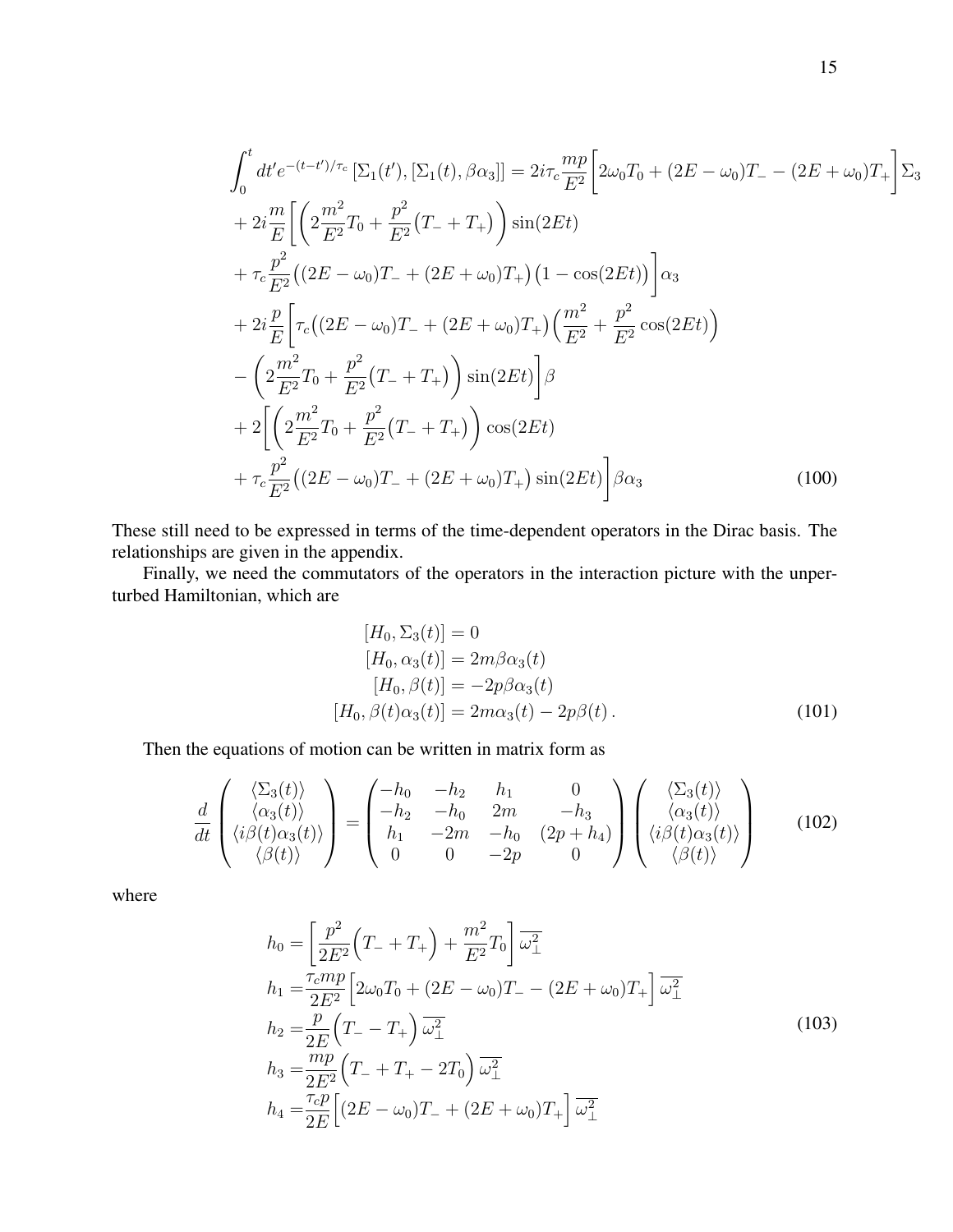$$
\overline{\omega_{\perp}^2} = \overline{\omega_1^2} + \overline{\omega_2^2} \,. \tag{104}
$$

As in the case of massless Dirac particles, it is understood that we are solving for the departures from the equilibrium values.

The eigenvalues  $\lambda$  are found from a fourth order polynomial. Defining  $\lambda' = \lambda + h_0$  for convenience this polynomial is

$$
P = \lambda'^4 - h_0 \lambda'^3 + \left(4E^2 + 2ph_4 - h_1^2 - h_2^2\right) \lambda'^2
$$
  
+ 
$$
\left[4mph_3 + h_0 \left(h_1^2 + h_2^2 - 4m^2\right)\right] \lambda' - 2ph_2 \left(2ph_2 + h_2h_4 - h_1h_3\right).
$$
 (105)

Consider some limiting cases.

When  $p = 0$  then  $h_1 = h_2 = h_3 = h_4 = 0$ . There is one zero eigenvalue belonging to  $\langle \beta(t) \rangle$ . The spin  $\langle \Sigma_3(t) \rangle$  has eigenvalue  $-\omega_\perp^2 T_0$ . The quantities  $\langle \alpha_3(t) \rangle$  and  $\langle i\beta(t)\alpha_3(t) \rangle$  are coupled with complex eigenvalues  $-\omega_{\perp}^2 T_0 \pm 2mi$ . There is only one relaxation time and it is the same as found earlier.

When  $m = 0$  then  $h_1 = h_3 = 0$ . Defining  $\lambda_{\pm} = \omega_{\pm}^2 T_{\mp}$ , with  $\lambda_{+} \ge \lambda_{-}$ , the remaining h's are

$$
h_0 = \frac{1}{2} (\lambda_+ + \lambda_-)
$$
  
\n
$$
h_2 = \frac{1}{2} (\lambda_+ - \lambda_-)
$$
  
\n
$$
h_4 = p\tau_c (\lambda_+ + \lambda_-) - \frac{1}{2} \omega_0 \tau_c (\lambda_+ - \lambda_-) .
$$
\n(106)

As we saw earlier,  $\langle \Sigma_3(t) \rangle$  and  $\langle \alpha_3(t) \rangle$  are coupled with eigenvalues  $-\lambda_+$  and  $-\lambda_-$ . The quantities  $\langle \beta(t) \rangle$  and  $\langle i\beta(t)\alpha_3(t)\rangle$  are coupled with eigenvalues

$$
-\frac{1}{4}(\lambda_{+}+\lambda_{-})\pm\frac{1}{4}\sqrt{(\lambda_{+}+\lambda_{-})^{2}-32p(2p+h_{4})}.
$$

These are real for small momentum and become complex at larger momentum. This momentum scale is essentially  $(\lambda_+ + \lambda_-)/8$ . Then the pair of conjugate eigenvalues at larger momenta are to good approximation just

$$
-\frac{1}{4}(\lambda_+ + \lambda_-) \pm 2pi.
$$

### <span id="page-15-0"></span>VIII. STRANGE QUARK HELICITY FLIP IN QUARK GLUON PLASMA

In this section we explore another mechanism for the relaxation rate for strange quark spin, which is spin/helicity flip in collisions of strange quarks with up or down quarks, antiquarks, or gluons. As is well-known, the helicity of a massless quark is conserved in such collisions due to the vector coupling to gluons. For a quark whose mass is small compared to its energy the cross section for helicity flip is proportional to  $m^2$ . The current quark mass of the strange quark is around 100 MeV, whereas the temperature of the plasma might range from 500 MeV down to 200 MeV. Therefore we may use this as an approximation to estimate the rate of helicity flip in the plasma.

A common approximation is the energy-dependent relaxation time approximation. Consider the reaction  $a + b \rightarrow c + d$ . The relaxation time  $\tau_a(E_a)$  for species a with energy  $E_a$  as measured in the rest frame of the plasma is given by [\[20,](#page-26-4) [21\]](#page-26-5)

<span id="page-15-1"></span>
$$
\frac{1 + d_a f_a^{\text{eq}}}{\tau_a(E_a)} = \sum_{bcd} \frac{\mathcal{N}}{1 + \delta_{ab}} \int d\Gamma_b d\Gamma_c d\Gamma_d W(a, b|c, d) f_b^{\text{eq}} (1 + d_c f_c^{\text{eq}}) (1 + d_d f_d^{\text{eq}}) \,. \tag{107}
$$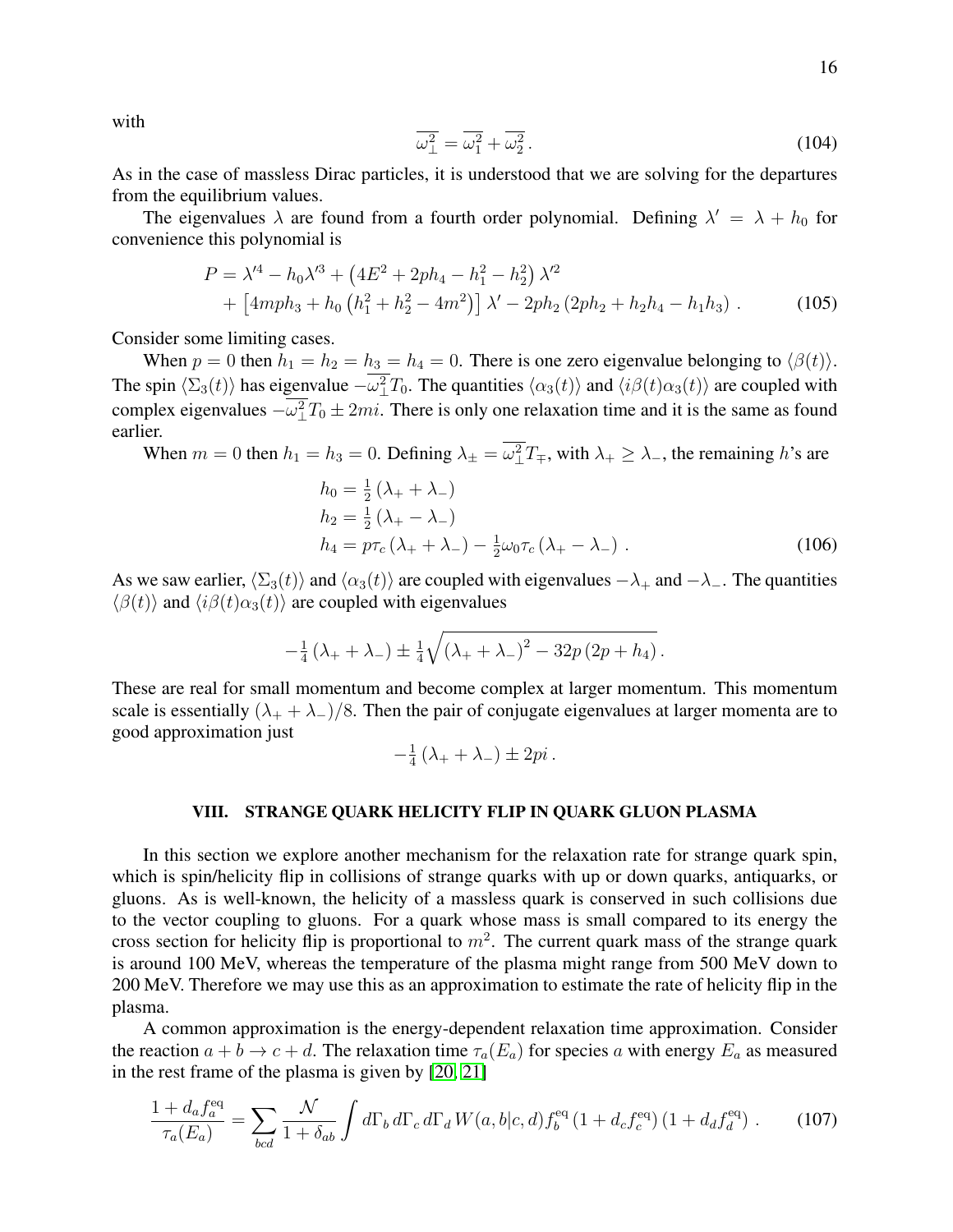Here the  $f_i^{\text{eq}}$ <sup>ieq</sup> are Fermi-Dirac or Bose-Einstein distribution functions, and the  $d_i$  are  $-1$  for fermions and  $+1$  for bosons. The integration over phase space involves

$$
d\Gamma_i = \frac{d^3 p_i}{(2\pi)^3} \,. \tag{108}
$$

The  $W$  is related to the dimensionless amplitude  $\mathcal M$  by

$$
W(a,b|c,d) = \frac{(2\pi)^4 \delta^4 (p_a + p_b - p_c - p_d)}{2E_a 2E_b 2E_c 2E_d} |\mathcal{M}(a,b|c,d)|^2.
$$
 (109)

The  $|\mathcal{M}(a, b|c, d)|^2$  is averaged over spin in both the initial and final states; this compensates the spin factor  $2s_i + 1$  in the phase space integration. It is further related to the differential cross section by

$$
\frac{d\sigma}{dt} = \frac{1}{64\pi s} \frac{1}{p_*^2} |\mathcal{M}|^2 \tag{110}
$$

where  $p_*$  is the initial state momentum in the center-of-momentum frame. Finally, the  $\mathcal N$  is a degeneracy factor for spin, color, and any other internal degrees of freedom. Its value depends on how these variables are summed or averaged over in  $\vert \mathcal{M} \vert^2$ .

In order to obtain analytical results we shall drop the Pauli suppression and Bose enhancement factors in the final state. For the reactions  $s + q \rightarrow s + q$  and  $s + \bar{q} \rightarrow s + \bar{q}$ , where  $q = u$  or d, this will only slightly enhance the rate. For the reaction  $s + g \rightarrow s + g$  these two final state effects should approximately cancel. Therefore we expect this approximation to result in an accurate or slight overestimate of the rate.

In Eq. [\(107\)](#page-15-1) let a be the incoming strange quark with momentum  $p^{\mu}$ , b be the incoming light quark, anti-quark, or gluon with momentum  $p_2^{\mu}$  $x_2^{\mu}$ , c be the outgoing strange quark with momentum  $\tilde{p}^{\mu}_3$  $\frac{\mu}{3}$ , and d be the outgoing light quark, anti-quark, or gluon with momentum  $p_4^{\mu}$  $\frac{\mu}{4}$ . With no loss of generality we will work in the rest frame of the plasma and take

$$
\hat{\mathbf{p}} = (1, 0, 0) \n\hat{\mathbf{p}}_3 = (\cos \phi_3, \sin \phi_3, 0) \n\hat{\mathbf{p}}_4 = (\cos \phi_4 \sin \theta_4, \sin \phi_4 \sin \theta_4, \cos \theta_4).
$$
\n(111)

The Mandelstam variables are  $s = (p + p_2)^2 = (p_3 + p_4)^2$  and  $t = (p_3 - p)^2 = (p_4 - p_2)^2$ . Following Ref. [\[22\]](#page-26-6) we insert integrations over s and t with a Dirac  $\delta$ -function for each. This is a natural thing to do since  $|\mathcal{M}|^2$  depends only on those two variables.

We can use the 3-dimensional  $\delta$ -function in Eq. [\(107\)](#page-15-1) to eliminate the integration over  $p_2$ . Then consider the integral

$$
J = \int d\Omega_3 d\Omega_4 \, \delta \left( E + E_2 - E_3 - E_4 \right) \delta \left( s - 2E_3 E_4 (1 - \hat{\mathbf{p}}_3 \cdot \hat{\mathbf{p}}_4) \right) \delta \left( t + 2E E_3 (1 - \hat{\mathbf{p}} \cdot \hat{\mathbf{p}}_3) \right), \tag{112}
$$

where  $E_2 = |\mathbf{p}_3 + \mathbf{p}_4 - \mathbf{p}|$ . In these coordinates

$$
\int d\Omega_3 d\Omega_4 = \int_0^{2\pi} d\theta_3 \int_0^{\pi} d\phi_3 \sin \phi_3 \int_0^{\pi} d\theta_4 \sin \theta_4 \int_0^{2\pi} d\phi_4.
$$

The result is

$$
J = \frac{2\pi E_2}{E E_3 E_4} \frac{\theta(y - E)}{\sqrt{Ax^2 + Bx + C}}
$$
(113)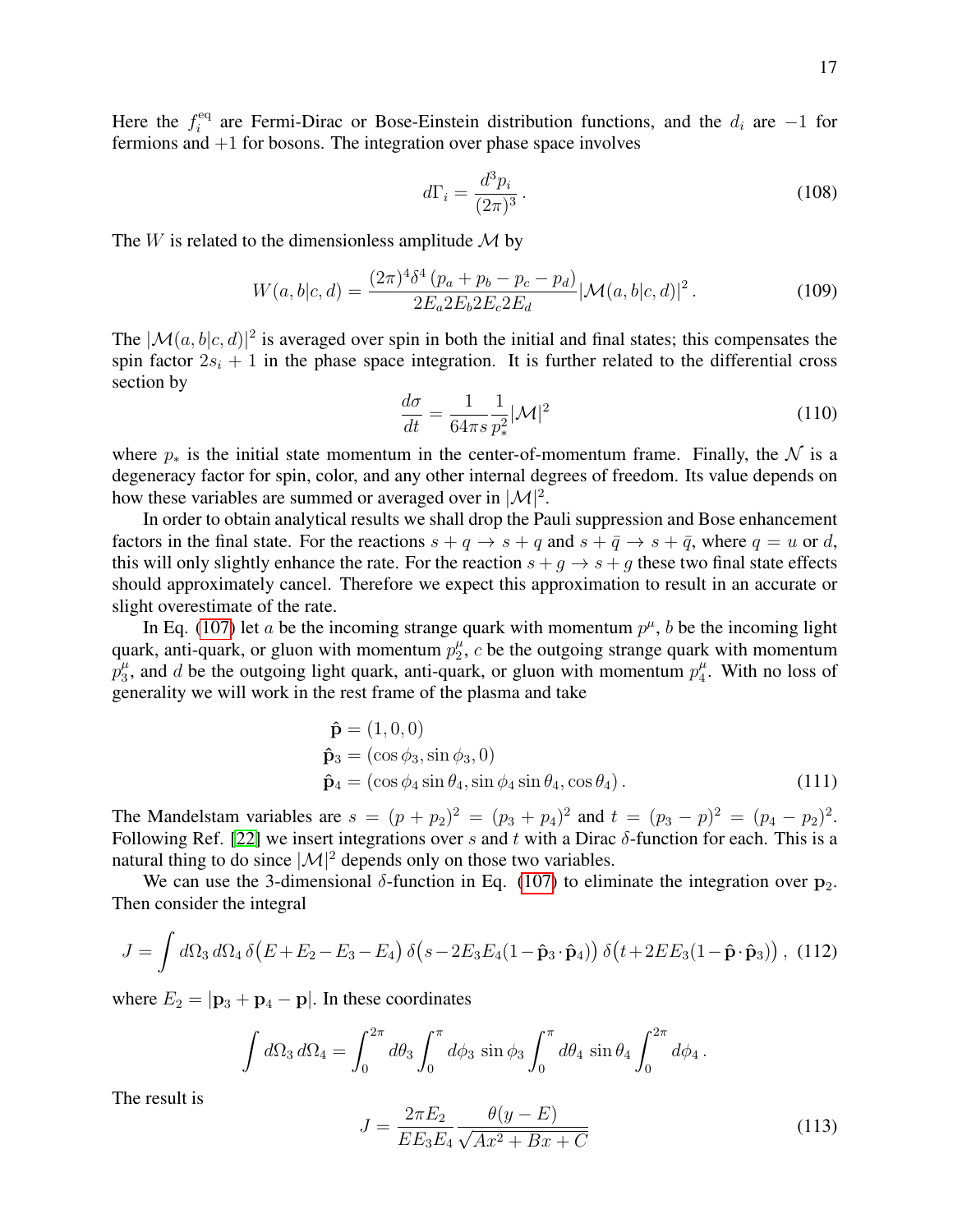where

$$
x = E_3 - E_4
$$
  
\n
$$
y = E_3 + E_4
$$
  
\n
$$
A = -\frac{1}{4}s^2
$$
  
\n
$$
B = \frac{1}{2}s(s + 2t)(2E - y)
$$
  
\n
$$
C = st(s + t) + s^2 E(y - E) - \frac{1}{4}(s + 2t)^2 y^2.
$$
\n(114)

Part of the remaining integration is  $dE_3dE_4 = \frac{1}{2}$  $\frac{1}{2}dxdy$ . Integration over x can be done immediately

$$
\int_{x_{+}}^{x_{-}} \frac{dx}{\sqrt{Ax^{2} + Bx + C}} = \frac{2\pi}{s}
$$
\n(115)

where

$$
x_{\pm} = \frac{-B \pm \sqrt{B^2 - 4AC}}{2A}
$$

since  $B^2 - 4AC \ge 0$  and  $A < 0$ . The integral over y is simply

$$
\int_{E+s/4E}^{\infty} dy f_2^{\text{eq}}(y - E) = T \ln \left( 1 \pm e^{-s/4ET} \right)^{\pm 1}
$$
 (116)

where the upper sign is for fermions and the lower sign for bosons. The expression [\(107\)](#page-15-1) reduces to

$$
\frac{1 - f^{\text{eq}}(E)}{\tau(E)} = \frac{\mathcal{N}T}{32(2\pi)^3 E^2} \int \frac{ds}{s} \ln\left(1 \pm e^{-s/4ET}\right)^{\pm 1} \int dt \, |\mathcal{M}(s,t)|^2 \,. \tag{117}
$$

First consider the reaction  $s + q \rightarrow s + q$  shown in Fig. [1.](#page-17-0) The strange quark is allowed to flip



<span id="page-17-0"></span>FIG. 1. Scattering of a massive strange quark (double line) which flips its helicity. The massless quark or anti-quark cannot change its helicity.

its helicity because it has a small mass while the lighter quark is not. There are four combinations: a positive helicity strange quark can flip to negative helicity with a light quark of either helicity, and a negative helicity strange quark can flip to positive helicity with a light quark of either helicity. A straighforward calculation (see Appendix D) yields

<span id="page-17-1"></span>
$$
|\mathcal{M}|_{\text{helicity flip}}^2 = -\frac{8}{9}g^4m^2 \left[ \frac{1}{t} + \frac{s}{(s-m^2)^2} \right]
$$
 (118)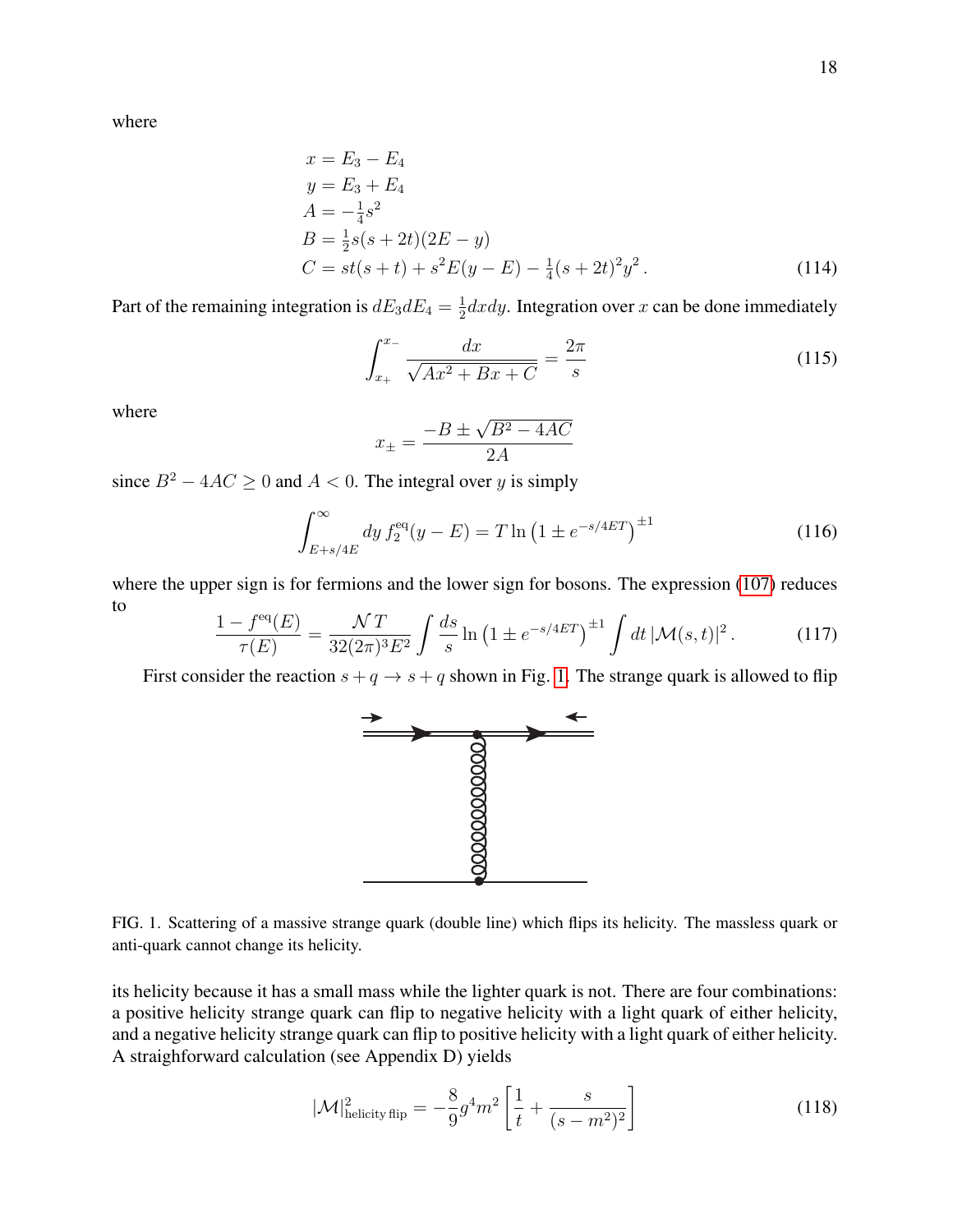for any one of these four combinations. Here  $q$  is the OCD coupling constant. In this expression initial colors are averaged over while final colors are summed over. If we want the rate for helicity flip of the strange quark we should use the above expression along with  $\mathcal{N} = 6$  because of scattering from a light quark of either helicity and of any of three colors. The integral over  $t$  is essentially the cross section. Since a massless particle, the gluon, is being exchanged the cross section would be logarithmically divergent. Many-body effects are necessary to screen this divergence.

Here we follow Ref. [\[22\]](#page-26-6). We remove the region of phase space causing the divergence. We integrate over

$$
-\frac{(s-m^2)^2}{s} + k_c^2 \le t \le -k_c^2,
$$
\n(119)

and similarly for  $u$ , where  $k_c^2$  is an infrared cutoff. This way of regulating the divergence treats t and u symmetrically. It maintains  $s + t + u = 2m^2$ . In order that the restricted range of t be sensible means that a small region of s must also be removed. We should take  $s \geq s_0$  where

$$
\frac{(s_0 - m^2)^2}{s_0} = 2k_c^2,
$$
\n(120)

or  $s_0 = m^2 + k_c^2 + k_c\sqrt{2m^2 + k_c^2}$ . For the photon production processes addressed in Ref. [\[22\]](#page-26-6) all quarks were massless so then  $s_0 = 2k_c^2$ . The contribution from the region of phase space removed must be added back in using the method of hard thermal loops, as Ref. [\[22\]](#page-26-6) did. Now the  $t$  integration gives

$$
\int_{-(s-m^2)^2/s+k_c^2}^{-k_c^2} dt \, |\mathcal{M}|^2_{\text{helicity flip}} = \frac{8}{9} g^4 m^2 \left\{ \ln \left[ \frac{(s-m^2)^2}{sk_c^2} - 1 \right] - 1 + \frac{2s k_c^2}{(s-m^2)^2} \right\} \,. \tag{121}
$$

The remaining integral over s is

<span id="page-18-0"></span>
$$
I_q = 4 \int_{s_0}^{\infty} \frac{ds}{s} \left\{ \ln \left[ \frac{(s-m^2)^2}{sk_c^2} - 1 \right] - 1 + \frac{2s k_c^2}{(s-m^2)^2} \right\} \ln \left( 1 + e^{-s/4ET} \right) . \tag{122}
$$

In Ref. [\[22\]](#page-26-6) it was shown that by adding the hard thermal loop contribution (the region of phase space removed) essentially replaced  $k_c^2$  with the effective mass of the exchanged quark in the plasma, as defined not at zero momentum but at high momentum, such that  $k_c^2 \propto g^2 T^2$ . It is worth noting that the hard thermal loop contribution came from a branch cut, not a pole. In the present case we would expect  $k_c^2$  to be replaced by the effective mass of the exchanged gluon,  $k_c^2 = m_P^2$ , with

$$
m_P^2 = \frac{1}{6}g^2 \left( N_c + \frac{1}{2} N_f \right) T^2 \tag{123}
$$

where  $N_c$  is the number of colors and  $N_f$  is the number of light flavors. Performing the hard thermal loop calculation to validate this is outside the scope of this paper.

Allowing for scattering from  $u$ ,  $\bar{u}$ ,  $d$  and  $d$  provides another factor of 4. Putting it all together yields

$$
\frac{1}{\tau_q(E)} = \frac{\alpha_s^2 T}{3\pi} \frac{m^2}{E^2} \left( 1 + e^{-E/T} \right) I_q \,. \tag{124}
$$

Unfortunately the expression for  $I_q$  cannot be evaluated analytically.

There is another way to approach this problem, which is to insert a static color electric screening mass in the gluon propagator. Replace Eq. [\(118\)](#page-17-1) with

$$
|\mathcal{M}|_{\text{helicity flip}}^2 = -\frac{2}{9}g^4m^2 \left[ t + \frac{st^2}{(s - m^2)^2} \right] \frac{1}{(t - m_{\text{el}}^2)^2}
$$
(125)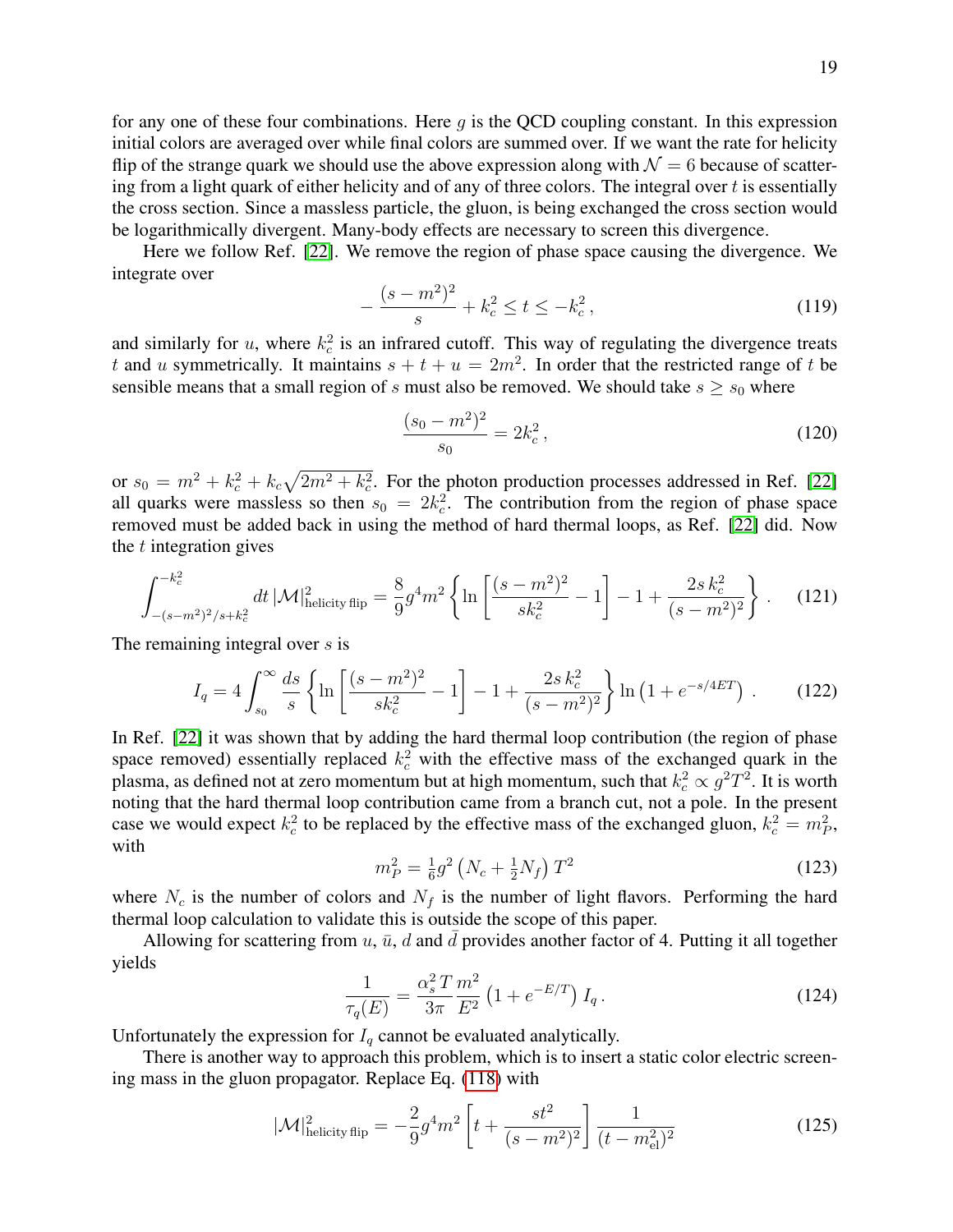where  $m_{\text{el}}^2 = 2m_P^2$ . This is the approach used in the parton cascade model ZPC [\[23\]](#page-26-7) as implemented in the AMPT model which simulates high energy heavy ion collisions [\[24\]](#page-26-8). Although appealing, this approach is not manifestly gauge invariant so we do not pursue it here.

Next consider the reaction  $s+g \to s+g$  shown in Fig. [2.](#page-19-0) A lengthy calculation (see Appendix



<span id="page-19-0"></span>FIG. 2. Scattering of a massive strange quark (double line), which flips its helicity, with a gluon.

D) yields

$$
|\mathcal{M}|_{\text{helicity flip}}^{2} = \frac{4g^{4}m^{2}(-t)}{3s_{m}^{4}} \left\{ 4s^{2} \left[ 3 + \frac{3t}{u_{m}} + \frac{4t^{2}}{3u_{m}^{3}} \right] + 8(m^{4} - su)^{2} \left[ \frac{3}{t^{2}} - \frac{3}{u_{m}t} + \frac{4}{3u_{m}^{2}} \right] + \frac{7m^{4}t^{2}}{3u_{m}^{2}} + 3 \left[ \frac{(m^{4} - su - s_{m}u_{m})}{u_{m}} - \frac{2(m^{4} - su)}{t} \right]^{2} \right\}.
$$
 (126)

Here  $s_m = s - m^2$ ,  $u_m = u - m^2$ , and  $r^2 = m^4 - su$ . Then  $s_m + t + u_m = 0$ . This is obtained by summing over all colors in the initial and final states, and dividing by 3 to obtain the rate for scattering of a strange quark with a specified (average) color. When integrating over t or  $u$  it is helpful to express this as

$$
|\mathcal{M}|_{\text{helicity flip}}^2 = \frac{16g^4m^2}{3s_m^4} \left[ -\frac{a}{t} + \frac{b}{u_m^2} + \frac{c}{u_m} + du_m - e \right]
$$
 (127)

where the coefficients

$$
a = 9s_m^4
$$
  
\n
$$
b = \frac{4}{3}s_m^3 (s^2 + 3m^4)
$$
  
\n
$$
c = \frac{1}{3}s_m^2 (3s^2 + 25m^2s + 38m^4)
$$
  
\n
$$
d = \frac{2}{3} (42s^2 - 9m^2s + 2m^4)
$$
  
\n
$$
e = \frac{1}{3}s_m (7s^2 - 133m^2s + 6m^4)
$$
\n(128)

depend only on s and  $m^2$ .

Integration over  $t$ 

$$
\int_{-s_m^2/s+k_c^2}^{-k_c^2} dt \, |\mathcal{M}|_{\text{helicity flip}}^2 = \int_{-s_m+k_c^2}^{s_m^2/s-s_m-k_c^2} du_m \, |\mathcal{M}|_{\text{helicity flip}}^2 \tag{129}
$$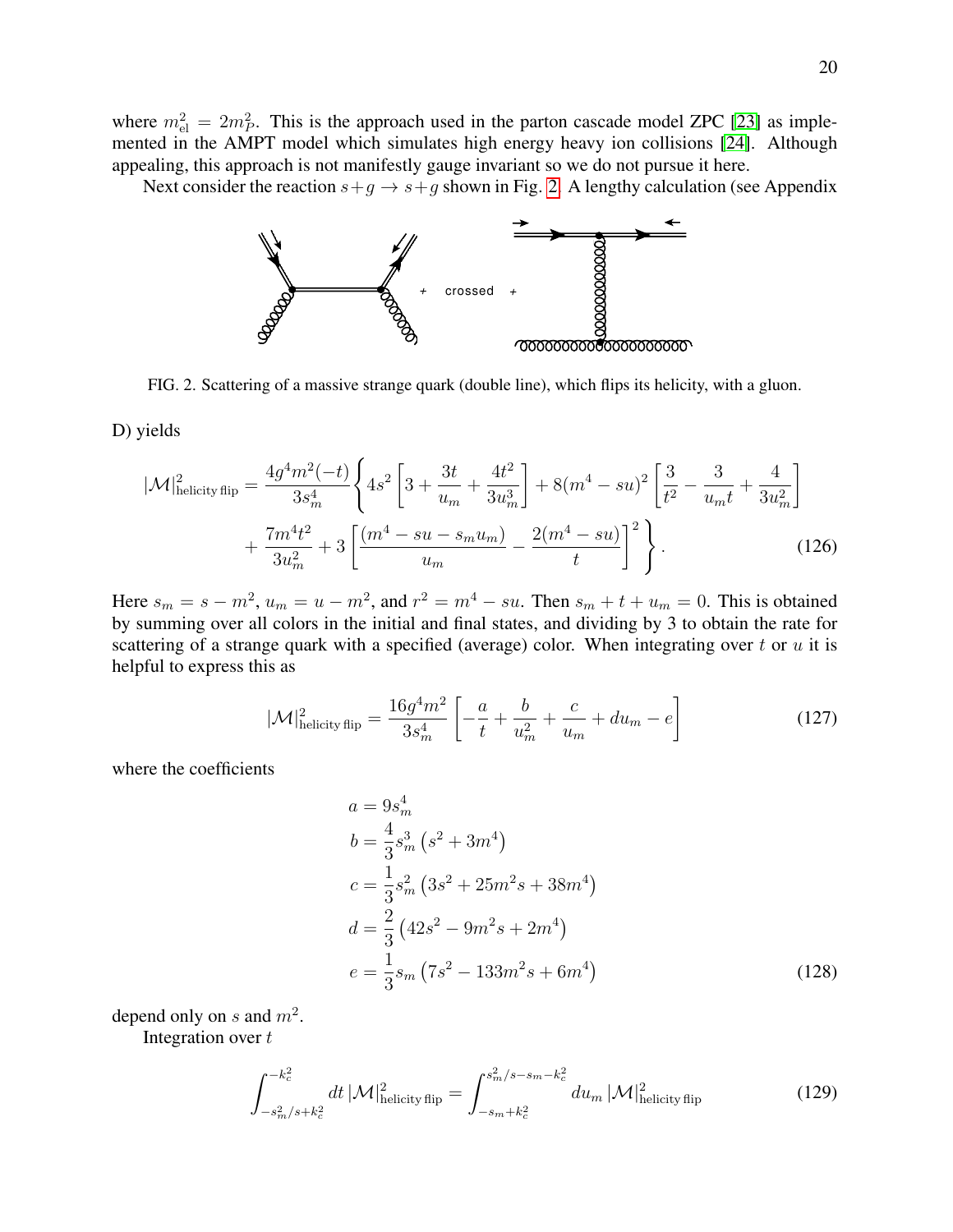results in

$$
\int_{-s_m^2/s+k_c^2}^{-k_c^2} dt \, |\mathcal{M}|_{\text{helicity flip}}^2 = \frac{16g^4m^2}{3s_m^4} \left\{ a \ln \left( \frac{s_m^2}{sk_c^2} - 1 \right) - c \ln \left( \frac{s(s_m - k_c^2)}{s(m^2 + k_c^2) - m^4} \right) \right. \\ + \frac{b(s_m^2 - 2k_c^2s)}{(s_m - k_c^2) \left( s(m^2 + k_c^2) - m^4 \right)} + \frac{ds_m}{2} \left[ \frac{s_m^3}{s^2} - \frac{2(s_m + k_c^2)s_m}{s} + 4k_c^2 \right] \\ - e \left( \frac{s_m^2}{s} - 2k_c^2 \right) \left. \right\} . \tag{130}
$$

The remaining integral over s is

<span id="page-20-1"></span>
$$
I_g = \int_{s_0}^{\infty} \frac{ds}{s} \frac{1}{s_n^4} \left\{ \frac{b(s_m^2 - 2k_c^2 s)}{(s_m - k_c^2) \left(s(m^2 + k_c^2) - m^4\right)} + \frac{ds_m}{2} \left[ \frac{s_m^3}{s^2} - \frac{2(s_m + k_c^2)s_m}{s} + 4k_c^2 \right] \right\}
$$

$$
-e\left(\frac{s_m^2}{s} - 2k_c^2\right) + a \ln\left(\frac{s_m^2}{s k_c^2} - 1\right) - c \ln\left(\frac{s(s_m - k_c^2)}{s(m^2 + k_c^2) - m^4}\right) \right\}
$$

$$
\times \ln\left(1 - e^{-s/4ET}\right)^{-1} . \tag{131}
$$

Finally we obtain the rate as

$$
\frac{1}{\tau_g(E)} = \frac{\alpha_s^2 T}{3\pi} \frac{m^2}{E^2} \left( 1 + e^{-E/T} \right) I_g \,. \tag{132}
$$

In principle one should use a density matrix to determine the spin or helicity relaxation time along the vorticity axis. We shall be content to use this formula as a proxy, recognizing that it should be a very close estimate.

#### <span id="page-20-0"></span>IX. NUMERICAL RESULTS

In this section we provide numerical results for the relaxation times using the formulas derived in previous sections. The strange quark mass is set at  $m = 110$  MeV. We begin with vorticity fluctuations and move on to helicity flip in quark-gluon plasma.

Apart from the mass and momentum of the strange quark, the vorticity fluctutations require knowledge of the average vorticity  $\omega_0$ , the magnitude of the fluctutations  $\omega_\perp^2$ , and the correlation time  $\tau_c$  for these fluctuations. These cannot be known *a priori* but must be found by a combination of experimental measurements and numerical simulations of high energy heavy ion collisions. They clearly depend on the beam energy, size of the colliding nuclei, and centrality (impact parameter). Measurements by the STAR Collaboration [\[6\]](#page-25-14) of the hyperon polarization indicate that  $\omega_0 = (9 \pm 1) \times 10^{21} \text{ s}^{-1}$ , with a systematic error of a factor of two, when averaging over the entire RHIC energy range. This converts to an energy of  $\omega_0 = 6$  MeV. For illustrative purposes we take  $\overline{\omega_{\perp}^2} = 8 \text{ MeV}^2$  and  $\tau_c = 4 \text{ fm/c}.$ 

Figure [3](#page-21-0) shows the imaginary part of the four eigenvalues coming from vorticity fluctuations. Two of the eigenvalues are purely real, while the other two are complex conjugates of each other. With the chosen parameters, and within numerical accuracy, one of the purely real eigenvalues has the eigenvector  $(m/E)\langle\beta(t)\rangle + (p/E)\langle\alpha_3(t)\rangle$ . The other one has the eigenvector  $\langle\Sigma_3(t)\rangle$  with an admixture of  $(m/E)\langle\beta(t)\rangle + (p/E)\langle\alpha_3(t)\rangle$  at the level of 10<sup>-4</sup> or less. These are associated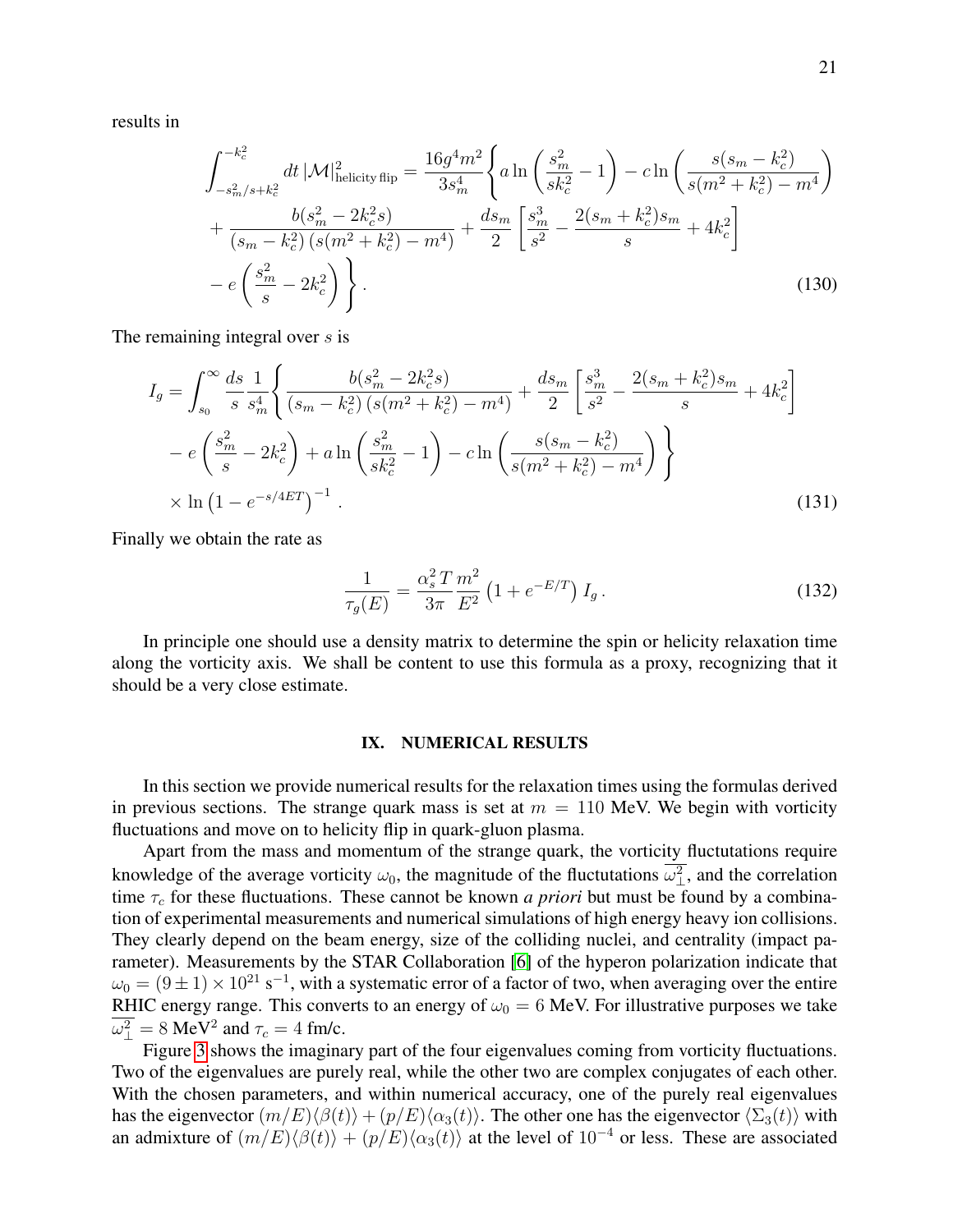

<span id="page-21-0"></span>FIG. 3. Imaginary parts of the eigenvalues from Sec. [VII](#page-11-0) on vorticity fluctuations. Two of them are zero. The other two are closely approximated by  $\pm 2E$ .

with the two operators which commute with the Hamiltonian. The complex eigenvalues have eigenvectors which are linear combinations of  $(m/E)\langle \beta(t) \rangle - (p/E)\langle \alpha_3(t) \rangle$  and  $\langle i\beta(t)\alpha_3(t) \rangle$ , whose associated operators do not commute with the Hamiltonian. The imaginary parts are nearly equal to  $\pm 2E_i$ , following the discussion at the end of Sec. [VII](#page-11-0) in the limits  $m = 0$  and  $p = 0$ .

Figure [4](#page-21-1) shows the equilibration time for the four modes. These come from the inverse of



<span id="page-21-1"></span>FIG. 4. Equilibration times for the four modes from Sec. [VII](#page-11-0) on vorticity fluctuations. Three of them are nearly equal and shown as the solid curve.

the real parts of the eigenvalues. The largest equilibration time diverges like  $1/p^2$  as  $p \to 0$  and is associated with the zero eigenvalue of  $\langle \beta(t) \rangle$ , as discussed at the end of Sec. [VII.](#page-11-0) This mode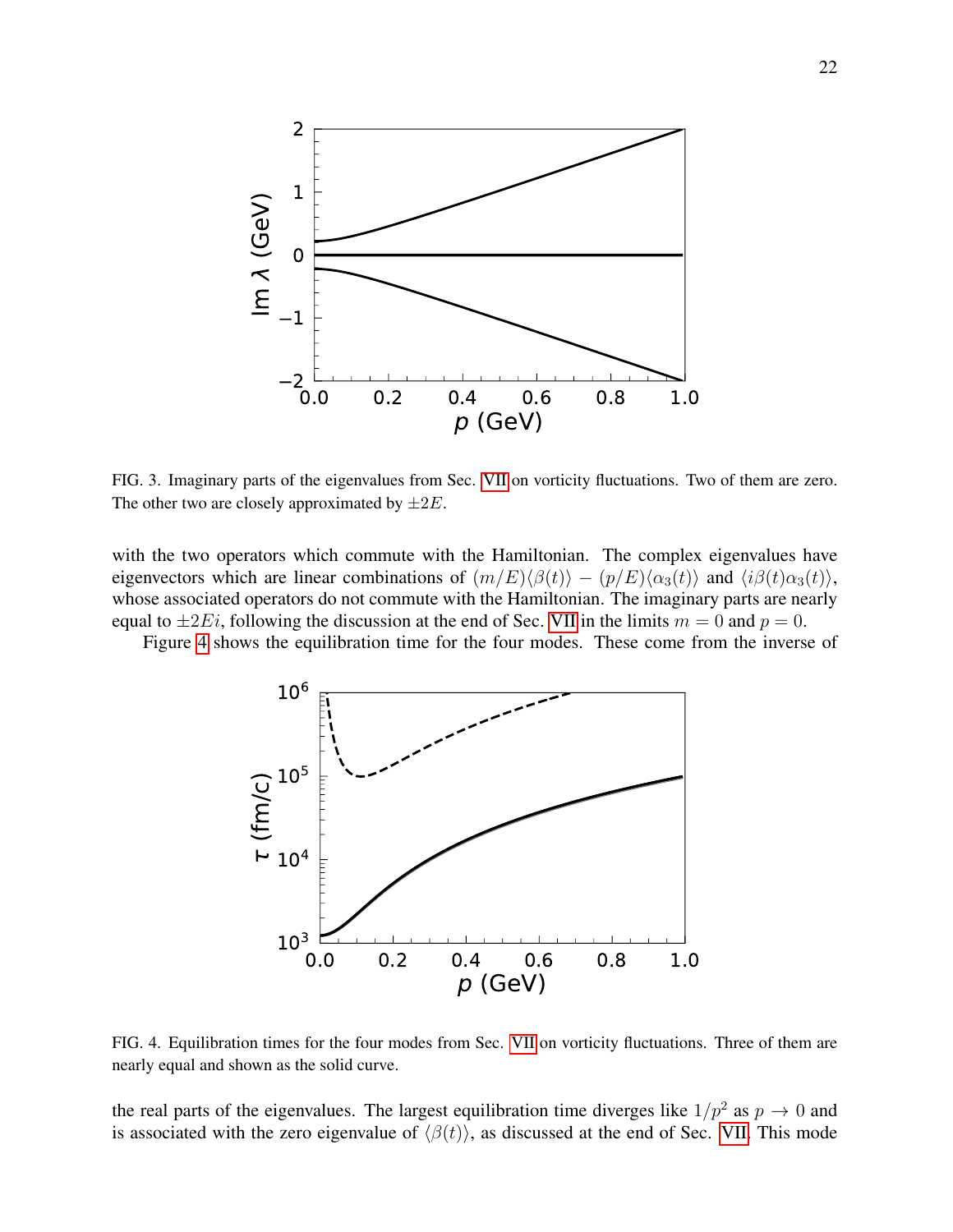has a minimum when  $p \approx m$ , which arises from the transition from  $\langle \beta(t) \rangle$  to  $\langle \alpha_3(t) \rangle$  as described above. When  $p \ll m$  this eigenvalue has the limiting form

$$
\lambda \to -\frac{N}{D}p^2 \tag{133}
$$

 $\sqrt{3}$ 

where

$$
N = 2\left(\frac{T_- + T_+}{T_0}\right)\overline{\omega_\perp^2}\tau_c - \left(\frac{T_- + T_+}{2T_0} - 1\right)\frac{\left(\overline{\omega_\perp^2}\tau_c\right)^3}{m^2} + \tau_c\left[2\left(\frac{T_- + T_+}{T_0}\right) - \frac{\omega_0}{m}\left(\frac{T_- - T_+}{T_0}\right)\right]\left(\overline{\omega_\perp^2}\tau_c\right)^2.
$$
 (134)

In this expression and this expression only the  $T_{\pm}$  are evaluated at  $E = m$ . Also

$$
D = 4m^2 + \left(\overline{\omega_\perp^2} \tau_c\right)^2. \tag{135}
$$

When  $p \gg m$  it has the limiting form

$$
\lambda \to -\frac{\overline{\omega_{\perp}^2}\tau_c}{1 + 4E^2\tau_c^2} \,. \tag{136}
$$

A good representation of the dashed curve is

$$
\tau \approx \frac{D}{N} \frac{1}{p^2} + \frac{1 + 4E^2 \tau_c^2}{\omega_{\perp}^2 \tau_c} \,. \tag{137}
$$

The other three modes have smaller equilibration times and appear to all be equal, but that is only because of the logarithmic scale used in the figure. As we saw at the end of Sec. [VII,](#page-11-0) these three modes become degenerate when  $p \to 0$ . At that point the equilibration time is

$$
\frac{1+\omega_0^2\tau_c^2}{\overline{\omega_\perp^2}\tau_c}
$$

.

Within the thickness of the solid curve in the figure they can all be approximated by the formula

$$
\tau \approx \left(\frac{1 + 4E^2 \tau_c^2}{\omega_{\perp}^2 \tau_c}\right) \left(\frac{1 + \omega_0^2 \tau_c^2}{1 + 4m^2 \tau_c^2}\right) \tag{138}
$$

as a function of  $p$ . Since the time scale for quark-gluon plasma expansion, cooling and entering the hadronization stage is in the range from several to at most ten  $\text{fm/c}$ , it is clear that these equilibration times are far too large to influence the evolution of strange quark spin.

For numerical estimates of the helicity flip rate we take  $g = 2$  corresponding to  $\alpha_s = 1/\pi$ . This may not seem like a small number, and it is not, but it is a realistic number for plasma temperatures on the order of 200 and 400 MeV. For comparison the fine structure constant 1/137 implies that the electromagnetic coupling is  $e = 0.30$ . Figure [5](#page-23-1) shows the dimensionless integrals  $I_q$  and  $I_q$  appearing in Eqs. [\(122\)](#page-18-0) and [\(131\)](#page-20-1). Both integrals increase with momentum and decrease with temperature. The integral coming from scattering with massless quarks is comparable to the integral coming from scattering with gluons.

Figure [6](#page-23-2) shows the equilibration times for strange quark helicity separately for the reactions  $s + q$  and  $s + q$ . At a given temperature the equilibration time for scattering with gluons is slightly smaller than scattering with massless quarks. Figure [7](#page-24-0) shows the net equilibration time  $\tau_{\text{net}}^{-1} = \tau_q^{-1} + \tau_g^{-1}$ . These equilibration times are also far too large to influence the evolution of strange quark spin in high energy heavy ion collisions.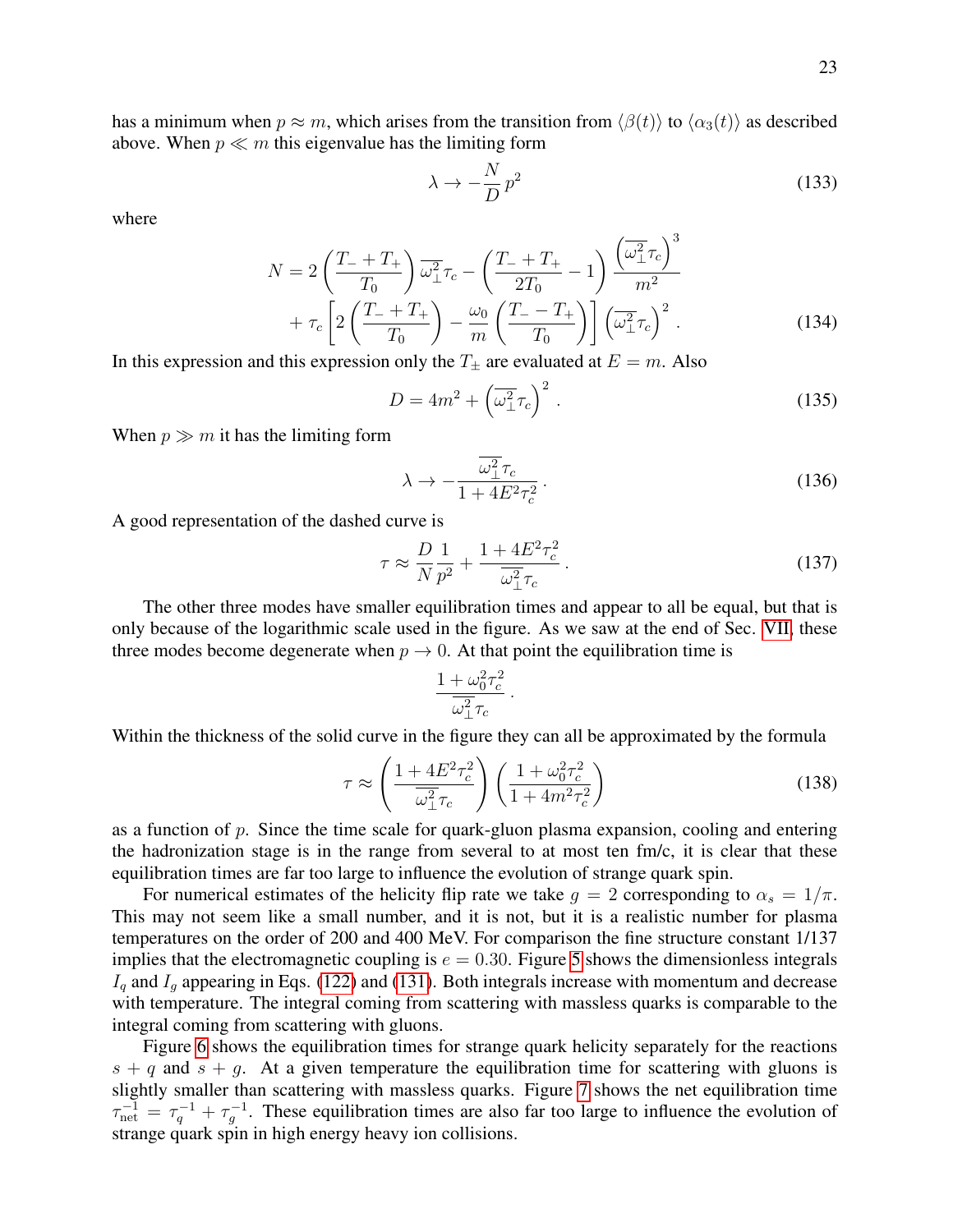

<span id="page-23-1"></span>FIG. 5. (Color online) The dimensionless integrals  $I_q$  (blue) and  $I_g$  (red) appearing in the kinetic theory. The dashed curves correspond to a temperature of 200 MeV and the solid curves to 400 MeV.



<span id="page-23-2"></span>FIG. 6. (Color online) The equilibration times from kinetic theory for the reactions  $s + q$  (blue) and  $s + q$ (red). The dashed curves correspond to a temperature of 200 MeV and the solid curves to 400 MeV.

#### <span id="page-23-0"></span>X. CONCLUSION

Measurements of the net polarization of  $\Lambda$  and  $\overline{\Lambda}$  hyperons in heavy ion collisions at RHIC have been interpreted as being due to a coupling between their spin and the vorticity of the fluid created in these collisions. This motivated the present study of the equilibration time for strange quark spin in rotating quark-gluon plasma, as the spin in these hyperons is generally attributed to the strange quark. We considered two mechanisms: vorticity fluctuations and helicity flip in scatterings between strange quarks and light quarks and gluons. Our calculations lead to equilibration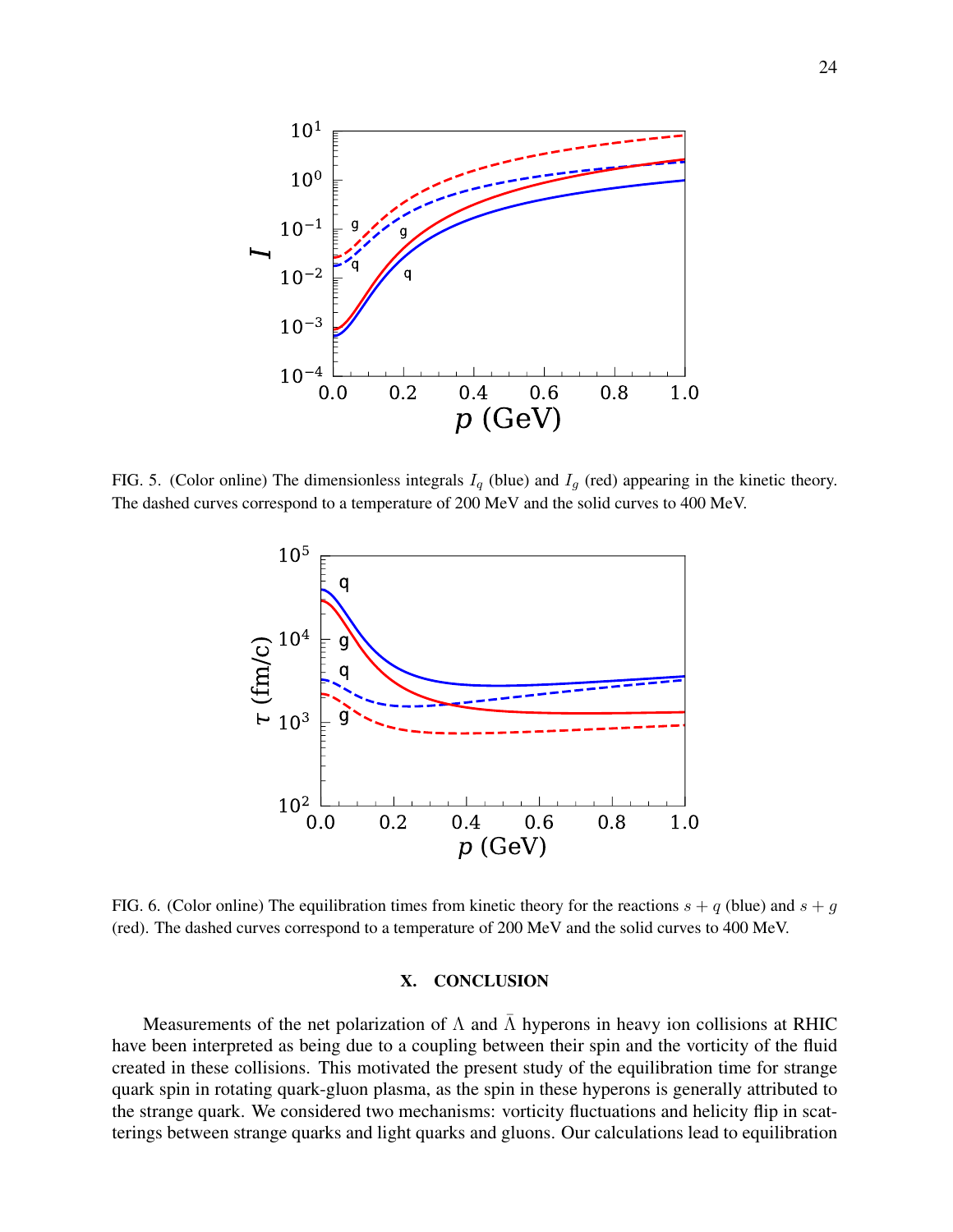

<span id="page-24-0"></span>FIG. 7. The equilibration time from kinetic theory including both the reactions  $s + q$  and  $s + g$ . The dashed curve corresponds to a temperature of 200 MeV and the solid curve to 400 MeV.

times orders of magnitude too large to be relevant to heavy ion collisions.

Certainly our calculations and parameters can be improved upon. Regarding vorticity fluctuations, we made some rough estimates of the parameters involved, but ultimately they should come from numerical simulations of high energy heavy ion collisions. In order to make the calculations relatively tractable for a strange quark moving with relativistic speeds we studied only the case where its momentum was either parallel or anti-parallel to the vorticity. Otherwise we would have to include orbital angular momentum, which would probably entail using an angular momentum basis rather than a linear momentum basis. Relaxing that restriction cannot change the equilibration time by very much, as the nonrelativistic limit yields a result independent of the direction of the momentum. In fact, the nonrelativistic limit can be applied to the hyperons in the later hadronic phase. Our results strongly suggest that vorticity fluctuations cannot alter the polarization of a hyperon either.

Regarding helicity flip, the contribution from hard thermal loops [\[25\]](#page-26-9) should be calculated. In this paper we assumed that the infrared cutoff should be associated with the thermal mass of the exchanged gluon in the  $t$ -channel. Given how small the helicity flip rate is makes it questionable whether such a calculation has more than theoretical interest.

How then do the  $\Lambda$  and  $\Lambda$  hyperons acquire their polarization in heavy ion collisions? One possibility is that the strange quarks are created with a net polarization. It is generally acknowledged that gluons are produced first, and they create the majority of the quarks and anti-quarks. Phase space alone would favor quarks and anti-quarks being created with a preference for their spin to be aligned with the vorticity. Vorticity fluctuations and helicity flip scattering would not change the polarization as the quark-gluon plasma evolves. The strange quarks and anti-quarks could then pass along their spin to the hyperons.

A specific mechanism for polarizing quarks during the initial stage of heavy ion collisions was proposed in Ref. [\[3\]](#page-25-2) and developed further in Refs. [\[26,](#page-26-10) [27\]](#page-26-11). They considered parton-parton scattering in a longitudinal shear flow. By Fourier transforming the differential cross section from transverse momentum to transverse distance, and taking into account the asymmetry in coordinate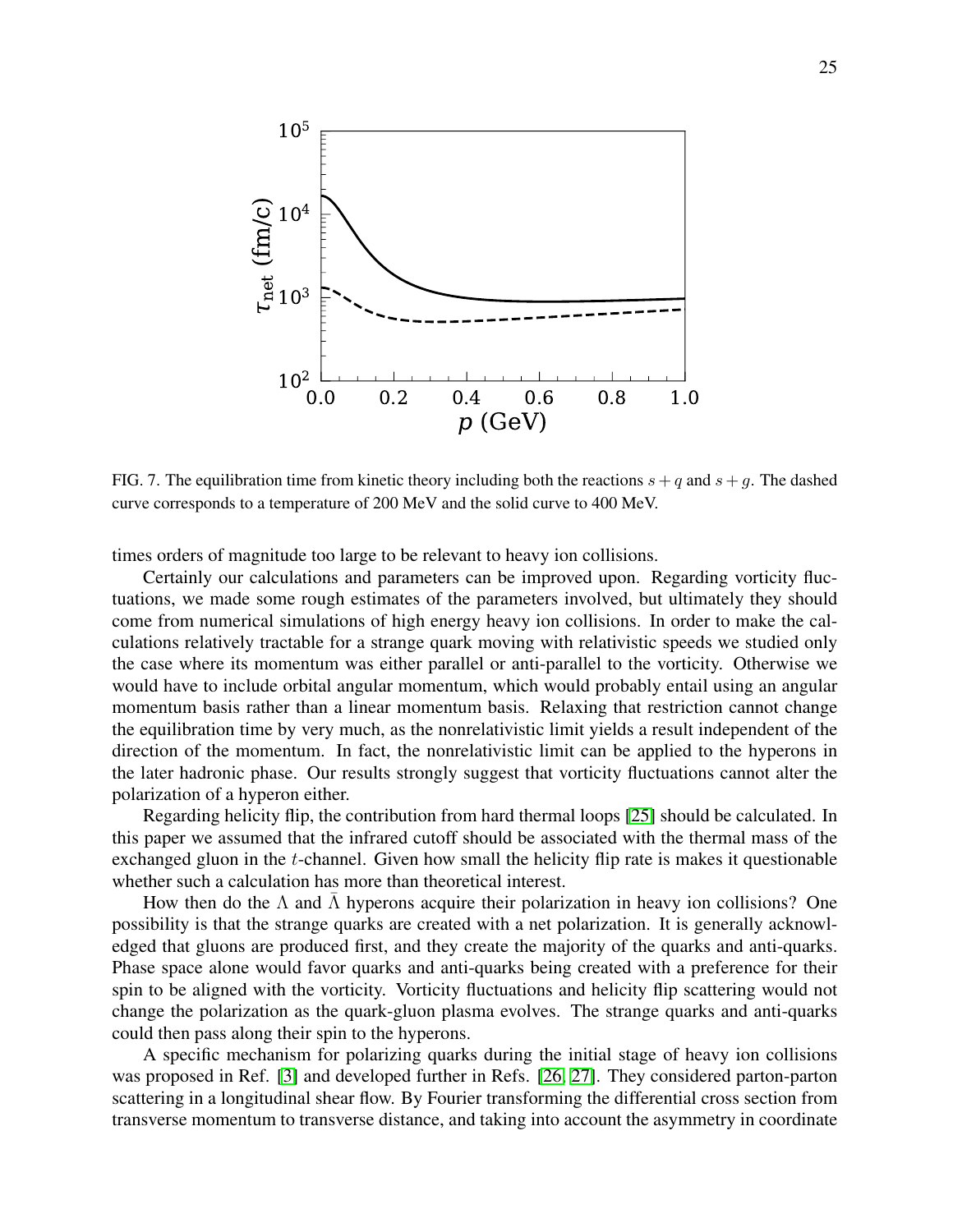space due to the shear, they find that the partons can become polarized. Recently this idea has been extended to include the scattering of wave packets [\[28\]](#page-26-12). Whether this is in fact the origin of the polaization observed remains to be seen. If it is, then the relationship between hyperon polarization and vorticity is much more complicated than equipartition of energy, as is usually assumed.

Recently, a general analysis of the spin current in relativistic viscous fluids has been proposed [\[29\]](#page-26-13). It points out that the spin current is not conserved, because angular momentum can be transferred between orbital and spin degrees of freedom. As with other transport coefficients, the corresponding relaxation times are not determined by thermodynaics but must be calculated from the microscopic dynamics.

Another possibility is that strange quarks and anti-quarks in the quark-gluon plasma phase in heavy ion collisions are not polarized at all. Rather, the hadronization from quarks and gluons to hadrons favors hyperons polarized parallel to the vorticity simply due to the available phase space.

Finally, we point out the potential application of our work to the chiral magnetic effect (CME) and the chiral vortical effect (CVE) in high energy heavy ion collisions [\[30\]](#page-26-14).

### ACKNOWLEDGEMENT

The work of JIK was supported by the U.S. Department of Energy Grant DE-FG02-87ER40328. The work of ER was supported by the U.S. National Science Foundation Grant PHY-1630782 and by the Heising-Simons Foundation Grant 2017-228.

- <span id="page-25-0"></span>[1] See the proceedings of the Quark Matter Conference series, the most recent being "The 27th International Conference on Ultrarelativistic Nucleus-Nucleus Collisions: Quark Matter 2018", edited by F. Antinori, A. Dainese, P. Giubellino, V. Greco, M. P. Lombardo, and E. Scomparin [Nucl. Phys. A 982, (2019)].
- <span id="page-25-1"></span>[2] First Three Years of Operation of RHIC [Nucl. Phys. A 757, Issues 1-2 (2005)].
- <span id="page-25-2"></span>[3] Z. T. Liang and X. N. Wang, Phys. Rev. Lett. **94**, 102301 (2005), [Erratum: Phys. Rev. Lett. **96**, 039901 (2006)].
- <span id="page-25-3"></span>[4] F. Becattini, F. Piccinini, and J. Rizzo, Phys. Rev. C 77, 024906 (2008).
- <span id="page-25-4"></span>[5] B. I. Abelev *et al.* (STAR Collaboration), Phys. Rev. C 76, 024915 (2007), [Erratum: Phys. Rev. C 95, 039906 (2017)].
- <span id="page-25-14"></span>[6] L. Adamczyk *et al.* (The STAR Collaboration), Nature 548, 62 (2017).
- <span id="page-25-5"></span>[7] J. Adam *et al.* (STAR Collaboration), Phys. Rev. C **98**, 014910 (2018).
- <span id="page-25-6"></span>[8] F. Becattini, L. P. Csernai, and D. J. Wang, Phys. Rev. C 88, 034905 (2013).
- <span id="page-25-7"></span>[9] F. Becattini, I. Karpenko, M. Lisa, I. Upsal, and S. Voloshin, Phys. Rev. C 95, 054902 (2017).
- <span id="page-25-8"></span>[10] L. P. Csernai, J. I. Kapusta, and T. Welle, Phys. Rev. C 99, 021901(R) (2019).
- <span id="page-25-9"></span>[11] B. K. Jennings, Phys. Lett. B 246, 325 (1990).
- <span id="page-25-10"></span>[12] J. Cohen and H. J. Weber, Phys. Rev. C 44, 1181 (1991).
- <span id="page-25-11"></span>[13] J. Yepez, USAF-TECHNICAL-REPORT-AFRL-RV-HA-TR-2011-1024, [arXiv:1106.2037.](http://arxiv.org/abs/1106.2037)
- <span id="page-25-12"></span>[14] D. R. Brill and J. A. Wheeler, Rev. Mod. Phys. 29, 465 (1957), [Erratum: Rev. Mod. Phys. 33, 623 (1961)].
- <span id="page-25-13"></span>[15] F. W. Hehl and W. T. Ni, Phys. Rev. D 42, 2045 (1990).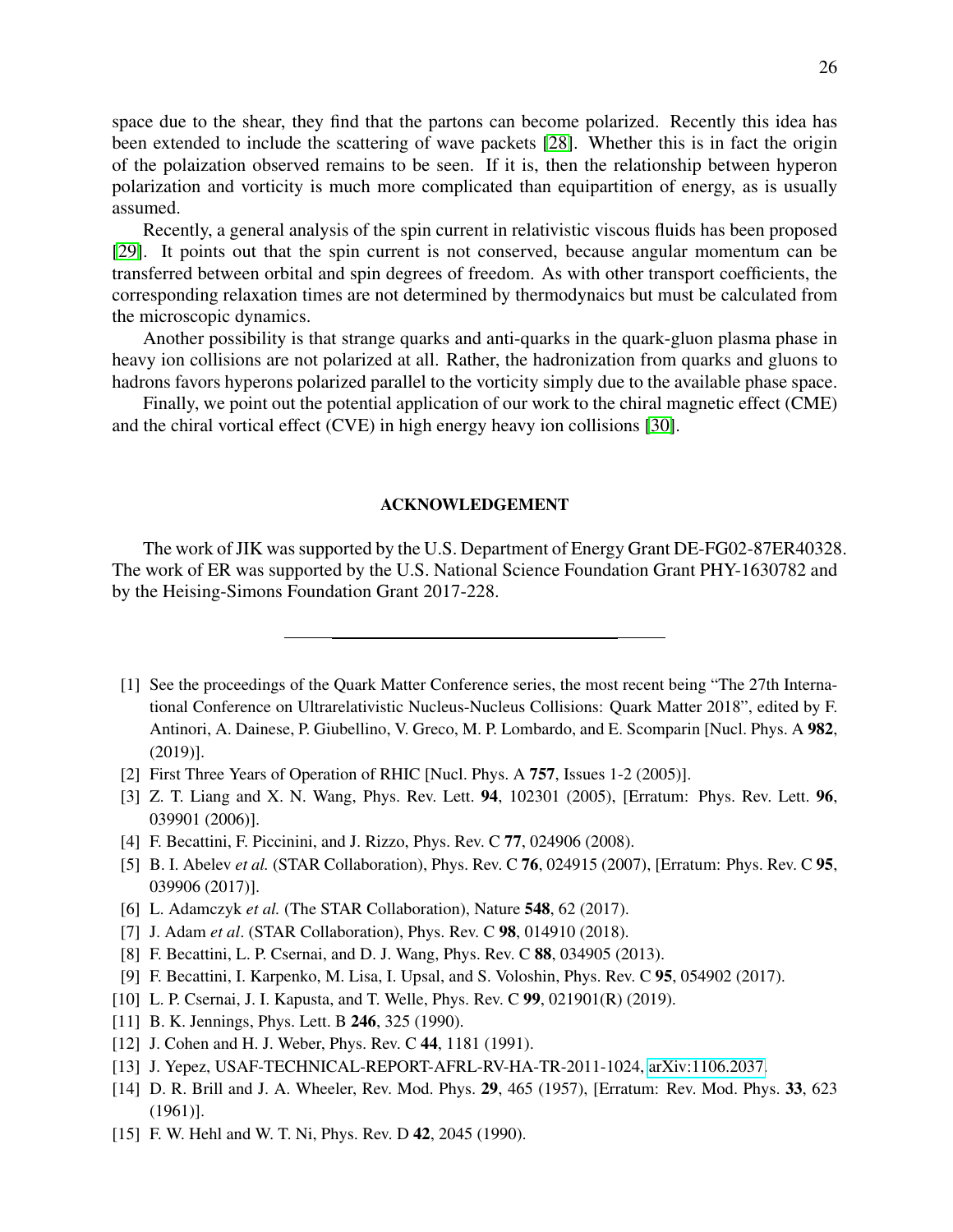- <span id="page-26-0"></span>[16] M. Matsuo, Y. Ohnuma, and S. Maekawa, Phys. Rev. B 96, 020401(R) (2017).
- <span id="page-26-1"></span>[17] Yu. N. Obukhov, A. J. Silenko, and O. V. Teryaev, Phys. Rev. D 88, 084014 (2013).
- <span id="page-26-2"></span>[18] F. Schwabl, *Advanced Quantum Mechanics* (Springer, Berlin, 2005). See especially Section 4.3.
- <span id="page-26-3"></span>[19] J. Fabian, A. Matos-Abiague, C. Ertler, P. Stano, and I. Zutic, Acta Physica Slovaca 57, 565 (2007). See especially Section IV.
- <span id="page-26-4"></span>[20] P. Chakraborty and J. I. Kapusta, Phys. Rev. C **83**, 014906 (2011).
- <span id="page-26-5"></span>[21] M. Albright and J. I. Kapusta, Phys. Rev. C 93, 014903 (2016).
- <span id="page-26-6"></span>[22] J. Kapusta, P. Lichard and D. Seibert, Phys. Rev. D 44, 2774 (1991); Erratum, Phys. Rev. D 47, 4171 (1993).
- <span id="page-26-7"></span>[23] B. Zhang, Comput. Phys. Commun. 109, 193 (1998).
- <span id="page-26-8"></span>[24] Z. W. Lin, C. M. Ko, B.-A. Li, B. Zhang, and S. Pal, Phys. Rev. C 72, 064901 (2005).
- <span id="page-26-9"></span>[25] J. I. Kapusta and C. Gale, *Finite Temperature Field Theory* (Cambridge University Press, Cambridge, 2006).
- <span id="page-26-10"></span>[26] J. H. Gao, S. W. Chen, W. T. Deng, Z. T. Liang, Q. Wang, and X. N. Wang, Phys. Rev. C 77, 044902 (2008).
- <span id="page-26-11"></span>[27] X. G. Huang, P. Huovinen, and X. N. Wang, Phys. Rev. C 84, 054910 (2011).
- <span id="page-26-12"></span>[28] J. J. Zhang, R. H. Fang, Q. Wang, and X.-N. Wang, preprint [arXiv:1904.09152](http://arxiv.org/abs/1904.09152) (2019).
- <span id="page-26-13"></span>[29] K. Hattori, M. Hongo, X.-G. Huang, M. Matsuo, and Hidetoshi Taya, [arXiv:1901.06615v](http://arxiv.org/abs/1901.06615)1.
- <span id="page-26-14"></span>[30] D. E. Kharzeev, J. Liao, S. A. Voloshin, and G. Wang, Progress in Particle and Nuclear Physics 88, 1 (2016).
- <span id="page-26-15"></span>[31] H. W. Fearing and R. R. Silbar, Phys. Rev. D 6, 471 (1972).
- <span id="page-26-16"></span>[32] A. Denner and S. Dittmaier, Nucl. Phys. B **540**, 58 (1999).

## Appendix A: Dirac Algebra

Following is a compendium of commutators and anticommutators useful for the matrices that frequently enter the calculations.

$$
[\alpha_i, \alpha_j] = 2i\epsilon_{ijk}\Sigma_k \qquad \{\alpha_i, \alpha_j\} = 2\delta_{ij}
$$
  
\n
$$
[\Sigma_i, \Sigma_j] = 2i\epsilon_{ijk}\Sigma_k \qquad \{\Sigma_i, \Sigma_j\} = 2\delta_{ij}
$$
  
\n
$$
[\alpha_i, \Sigma_j] = 2i\epsilon_{ijk}\alpha_k \qquad \{\alpha_i, \Sigma_j\} = 2\delta_{ij}\gamma_5
$$
  
\n
$$
[\gamma_5, \alpha_i] = 0 \qquad \{\gamma_5, \alpha_i\} = 2\Sigma_i
$$
  
\n
$$
[\beta, \Sigma_i] = 0 \qquad \{\gamma_5, \Sigma_i\} = 2\alpha_i
$$
  
\n
$$
[\beta, \Sigma_i] = 0 \qquad \{\beta, \alpha_i\} = 0
$$
  
\n
$$
[\beta\alpha_i, \alpha_j] = 2\beta\delta_{ij} \qquad \{\beta, \gamma_5\} = 0
$$
  
\n
$$
[\beta\alpha_i, \Sigma_j] = 2i\epsilon_{ijk}\beta\alpha_k \qquad [\beta, \alpha_i] = 2\beta\alpha_i
$$
  
\n(A2)

### Appendix B: Massless Dirac Particle

This appendix contains some of the details of the calculations in Sec. [VI.](#page-9-0) Starting with the Hamiltonian

$$
H_0 = p\alpha_3 - \frac{1}{2}\omega_0 \Sigma_3 \tag{B1}
$$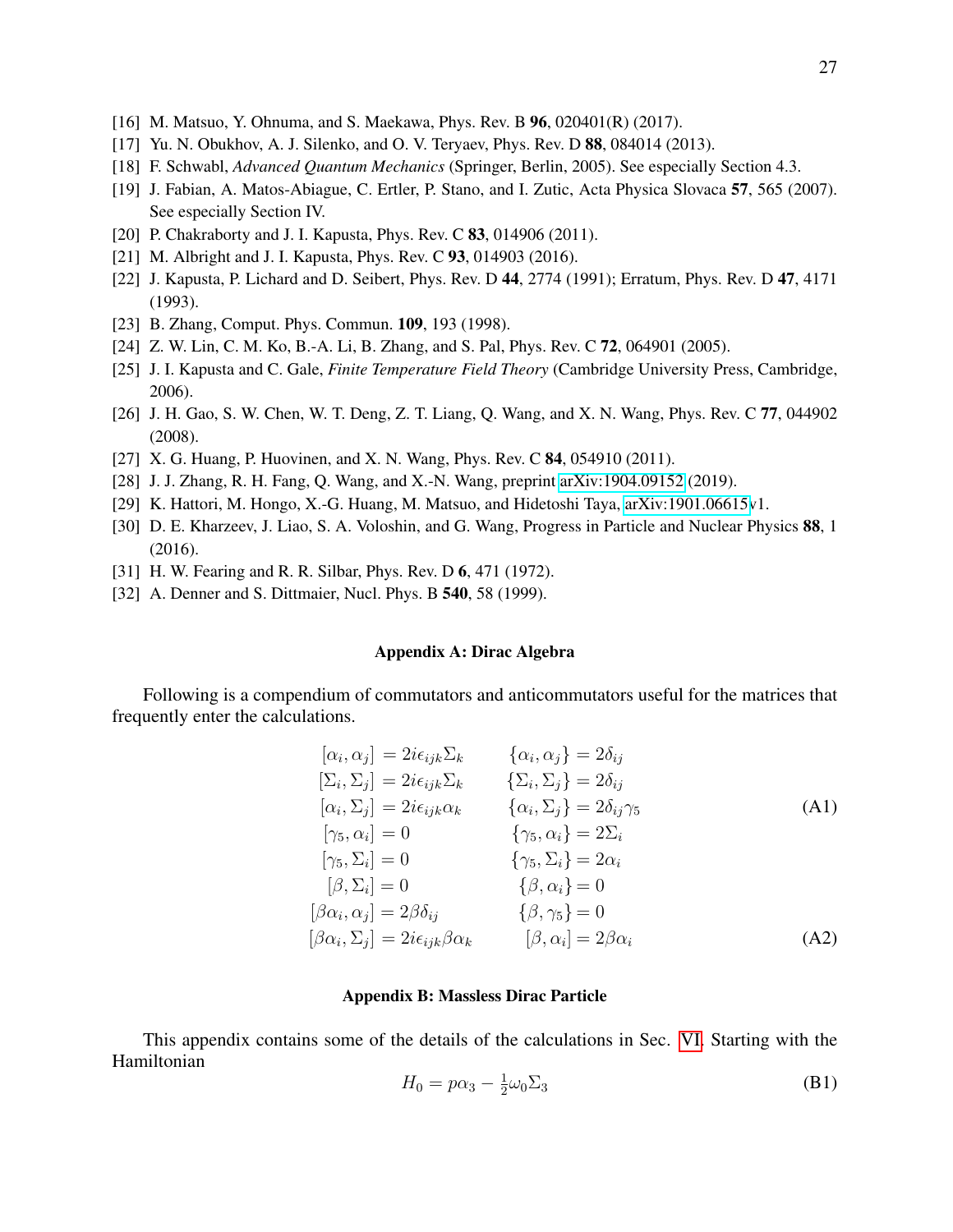it is straightforward to calculate the first few terms in the expansion of  $e^{iH_0t}$ .

<span id="page-27-0"></span>
$$
H_0^2 = (p^2 + \frac{1}{4}\omega_0^2) I - p\omega_0\gamma_5
$$
  
\n
$$
H_0^3 = p (p^2 + \frac{3}{4}\omega_0^2) \alpha_3 - \frac{1}{2}\omega_0 (3p^2 + \frac{1}{4}\omega_0^2) \Sigma_3
$$
  
\n
$$
H_0^4 = (p^4 + \frac{3}{2}p^2\omega_0^2 + \frac{1}{16}\omega_0^4) I - 2p\omega (p^2 + \frac{1}{4}\omega_0^2) \gamma_5
$$
 (B2)

We observe that only four matrices enter the expansion. Therefore we can express the evolution operator in the general form

$$
e^{iH_0t} = C_1I + C_2\gamma_5 + iC_3\alpha_3 + iC_4\Sigma_3
$$
 (B3)

where all  $C_i$  are real. Since the evolution operator is unitary  $e^{iH_0t}e^{-iH_0t} = 1$  we find the two conditions

$$
C_1^2 + C_2^2 + C_3^2 + C_4^2 = 1
$$
 (B4)

and

$$
C_1 C_2 + C_3 C_4 = 0.
$$
 (B5)

The first condition suggests that we express the  $C_i$  in terms of the Hopf angles for a sphere in four dimensions.

$$
C_1 = \cos \xi_2 \cos \eta
$$
  
\n
$$
C_2 = \sin \xi_1 \sin \eta
$$
  
\n
$$
C_3 = \cos \xi_1 \sin \eta
$$
  
\n
$$
C_4 = \sin \xi_2 \cos \eta.
$$
 (B6)

The second condition says that  $\xi_1 = -\xi_2 \equiv \xi$ . Hence the evolution operator can be expressed of those two angles by

$$
e^{iH_0t} = \cos\xi\cos\eta\,I + \sin\xi\sin\eta\,\gamma_5 + i\cos\xi\sin\eta\,\alpha_3 - i\sin\xi\cos\eta\,\Sigma_3. \tag{B7}
$$

The angles must both vanish when  $t = 0$ . Doing a Taylor series expansion in  $\xi$  and  $\eta$ , and com-paring to Eq. [\(B2\)](#page-27-0), results in the identification  $\eta = pt$  and  $\xi = \frac{1}{2}$  $\frac{1}{2}\omega_0 t$ . This is a clear generalization of Eq. [\(51\)](#page-8-3).

### Appendix C: Massive Dirac Particle

This appendix contains some of the details of the calculations in Sec. [VII.](#page-11-0) Starting with the Hamiltonian

$$
H_0 = m\beta + p\alpha_3 - \frac{1}{2}\omega_0 \Sigma_3 \tag{C1}
$$

the first few terms in the expansion of  $e^{iH_0t}$  are

$$
H_0^2 = E_{\parallel}^2 I - p\omega_0 \gamma_5 - m\omega_0 \beta \Sigma_3
$$
  
\n
$$
H_0^3 = m(E_{\parallel}^2 + \frac{1}{2}\omega_0^2)\beta + p(E_{\parallel}^2 + \omega_0^2) \alpha_3 - \omega_0 \left(\frac{1}{2}E_{\parallel}^2 + E^2\right) \Sigma_3
$$
  
\n
$$
H_0^4 = \left(E_{\parallel}^4 + \omega_0^2 E^2\right)I - 2p\omega_0 E_{\parallel}^2 \gamma_5 - 2m\omega_0 E_{\parallel}^2 \beta \Sigma_3
$$
\n(C2)

where  $E^2 = p^2 + m^2$  and  $E_{||}^2 = E^2 + \frac{1}{4}$  $\frac{1}{4}\omega_0^2$ . We observe that six matrices enter the expansion. Hence the evolution operator has the form

$$
e^{iH_0t} = C_1I + C_2\gamma_5 + C_3\beta\Sigma_3 + iC_4\beta + iC_5\alpha_3 + iC_6\Sigma_3
$$
 (C3)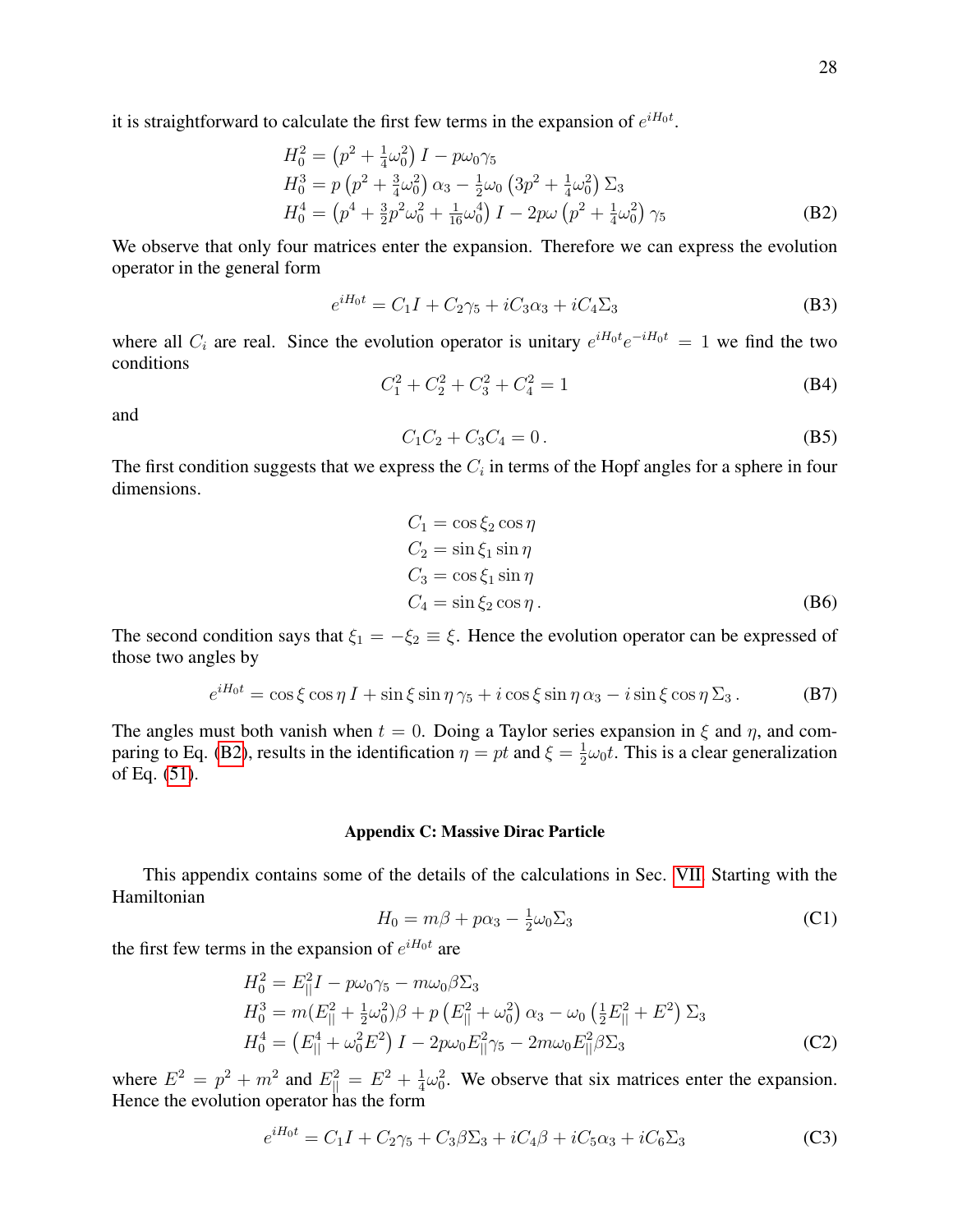where all  $C_i$  are real. Requiring that the above expression be unitary results in the constraints

$$
C_1C_2 + C_5C_6 = 0
$$
  
\n
$$
C_1C_3 + C_4C_6 = 0
$$
  
\n
$$
C_2C_4 - C_3C_5 = 0,
$$
\n(C4)

and

$$
\sum_{i=1}^{6} C_i^2 = 1.
$$
 (C5)

Matching the Taylor series expansion of the exponential results in Eq. [\(81\)](#page-11-1).

Operators in the interaction picture can be obtained from those in the Schrödinger picture. We shall need

$$
\Sigma_1(t) = B_1(t)\Sigma_1 + B_2(t)\Sigma_2 + B_3(t)\alpha_1 - B_4(t)\alpha_2 + iB_5(t)\beta\alpha_1 + iB_6(t)\beta\alpha_2, \tag{C6}
$$

$$
\Sigma_2(t) = B_1(t)\Sigma_2 - B_2(t)\Sigma_1 + B_3(t)\alpha_2 + B_4(t)\alpha_1 + iB_5(t)\beta_2 - iB_6(t)\beta_2,
$$
 (C7)

while  $\Sigma_3(t) = \Sigma_3$  on account of the fact that it commutes with  $H_0$ . The  $B_i$  are expressed in terms of the  $C_i$  as

$$
B_1 = C_1^2 + C_2^2 - C_3^2 + C_4^2 - C_5^2 - C_6^2
$$
  
\n
$$
B_2 = 2 (C_3 C_4 - C_1 C_6 - C_2 C_5)
$$
  
\n
$$
B_3 = 4C_1 C_2
$$
  
\n
$$
B_4 = 2 (C_1 C_5 + C_2 C_6)
$$
  
\n
$$
B_5 = 4C_2 C_4
$$
  
\n
$$
B_6 = 2 (C_2 C_3 - C_4 C_5)
$$
 (C8)

When averaging over fluctuations it is helpful to express these as sums of sines and cosines.

$$
B_1 = \frac{p^2}{2E^2} \left[ \cos \left( (2E + \omega_0)t \right) + \cos \left( (2E - \omega_0)t \right) \right] + \frac{m^2}{E^2} \cos(\omega_0 t)
$$
  
\n
$$
B_2 = \frac{p^2}{2E^2} \left[ \sin \left( (2E + \omega_0)t \right) - \sin \left( (2E - \omega_0)t \right) \right] + \frac{m^2}{E^2} \sin(\omega_0 t)
$$
  
\n
$$
B_3 = \frac{p}{2E} \left[ \cos \left( (2E - \omega_0)t \right) - \cos \left( (2E + \omega_0)t \right) \right]
$$
  
\n
$$
B_4 = \frac{p}{2E} \left[ \sin \left( (2E - \omega_0)t \right) + \sin \left( (2E + \omega_0)t \right) \right]
$$
  
\n
$$
B_5 = \frac{pm}{2E^2} \left[ \sin \left( (2E - \omega_0)t \right) - \sin \left( (2E + \omega_0)t \right) + 2 \sin(\omega_0 t) \right]
$$
  
\n
$$
B_6 = \frac{pm}{2E^2} \left[ \cos \left( (2E + \omega_0)t \right) + \cos \left( (2E - \omega_0)t \right) - 2 \cos(\omega_0 t) \right]
$$
 (C9)

Similarly one finds that

$$
\alpha_3(t) = (C_1^2 + C_2^2 - C_3^2 - C_4^2 + C_5^2 + C_6^2) \alpha_3 + 2(C_2C_3 + C_4C_5) \beta + 2i(C_1C_4 - C_3C_6) \beta \alpha_3
$$
  
=  $\left[ \frac{p^2}{E^2} + \frac{m^2}{E^2} \cos(2Et) \right] \alpha_3 + \frac{mp}{E^2} [1 - \cos(2Et)] \beta + i \frac{m}{E} \sin(2Et) \beta \alpha_3,$  (C10)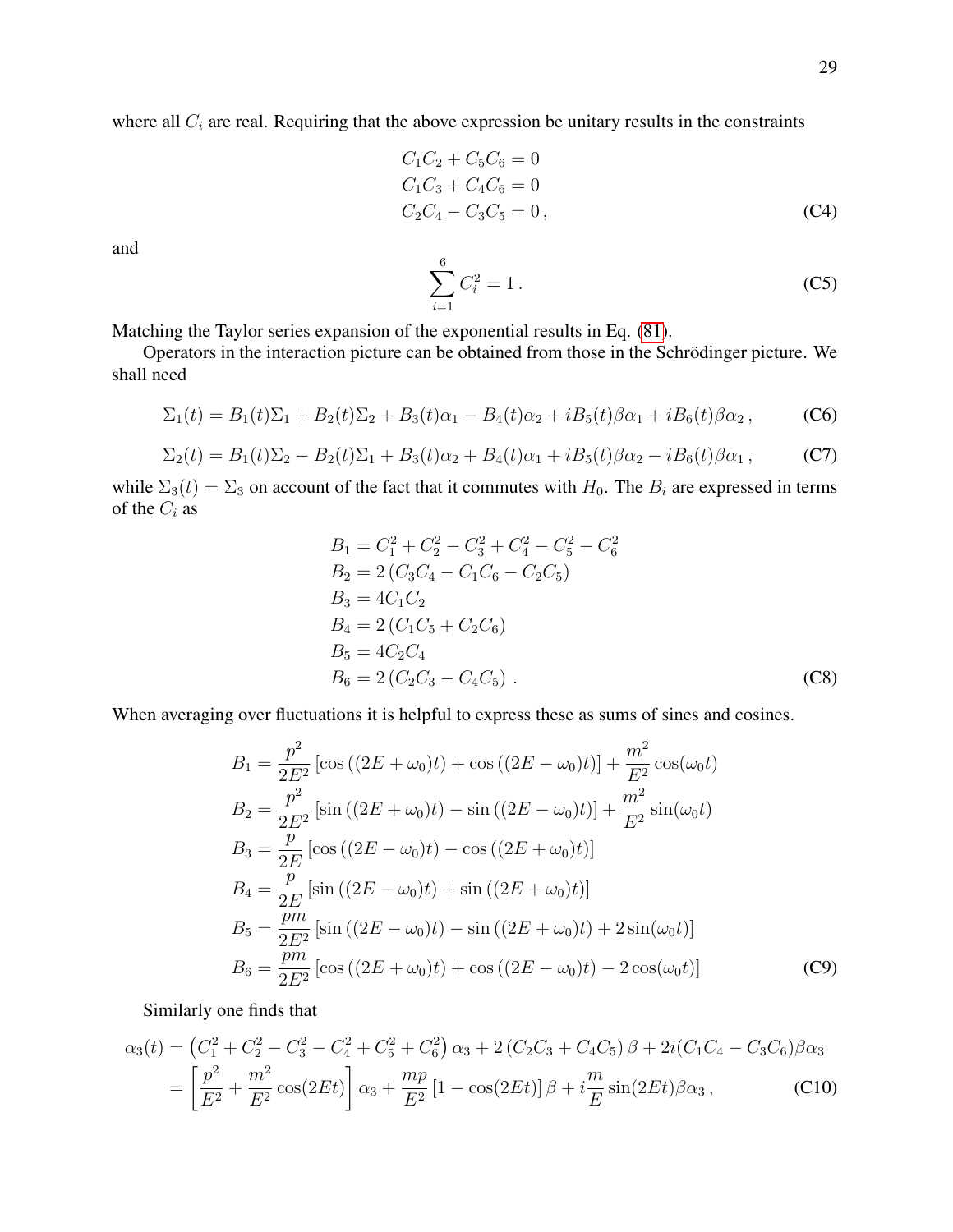and

$$
\beta(t) = (C_1^2 - C_2^2 + C_3^2 + C_4^2 - C_5^2 + C_6^2) \beta + 2 (C_2 C_3 + C_4 C_5) \alpha_3 + 2i (C_2 C_6 - C_1 C_5) \beta \alpha_3
$$
  
= 
$$
\left[ \frac{m^2}{E^2} + \frac{p^2}{E^2} \cos(2Et) \right] \beta + \frac{mp}{E^2} [1 - \cos(2Et)] \alpha_3 - i \frac{p}{E} \sin(2Et) \beta \alpha_3.
$$
 (C11)

The inverse relations are

$$
\beta = \left(\frac{m^2}{E^2} + \frac{p^2}{E^2}\cos(2Et)\right)\beta(t) + \frac{mp}{E^2}\left(1 - \cos(2Et)\right)\alpha_3(t) + i\frac{p}{E}\sin(2Et)\beta(t)\alpha_3(t)
$$

$$
\alpha_3 = \frac{mp}{E^2}\left(1 - \cos(2Et)\right)\beta(t) + \left(\frac{p^2}{E^2} + \frac{m^2}{E^2}\cos(2Et)\right)\alpha_3(t) - i\frac{m}{E}\sin(2Et)\beta(t)\alpha_3(t)
$$

$$
\beta\alpha_3 = i\frac{p}{E}\sin(2Et)\beta(t) - i\frac{m}{E}\sin(2Et)\alpha_3(t) + \cos(2Et)\beta(t)\alpha_3(t)
$$

$$
\Sigma_3 = \Sigma_3(t).
$$
(C12)

#### Appendix D: Quark Helicity Flip Amplitude

Consider a massless quark scattering from a massive strange quark. To lowest order there is only a single Feynman diagram which involves the exchange of a gluon in the t channel. We are interested in the situation where the strange quark changes its helicity. The helicity of the massless quark cannot change. The amplitude is denoted by  $\mathcal{M}(\sigma\sigma', -\sigma\sigma')$  where  $\sigma$  is the helicity of the incoming strange quark and  $\sigma'$  is the helicity of the massless quark. Using the method of Ref. [\[31\]](#page-26-15) one readily finds that

$$
\mathcal{M}(\sigma\sigma', -\sigma\sigma') = \frac{2g^2mp_*\sin\theta_*}{t}T_{ji}^aT_{lk}^a \tag{D1}
$$

irrespective of the sign of  $\sigma$  and  $\sigma'$ . Here  $p_*$  is the momentum and  $\theta_*$  the scattering angle in the center of momentum frame, and  $i, j, k, l$  are the quark colors. Squaring this, averaging over initial colors and summing over all colors using

$$
\sum_{a,b} (\text{Tr} T^a T^b)^2 = \frac{1}{4} (N^2 - 1)
$$
 (D2)

for an  $SU(N)$  gauge theory, gives

$$
|\mathcal{M}|_{\text{helicity flip}}^2 = \frac{8}{9} g^4 \frac{m^2 p_*^2}{t^2} \sin^2 \theta_* = -\frac{8}{9} g^4 m^2 \left[ \frac{1}{t} + \frac{s}{(s - m^2)^2} \right]
$$
(D3)

for any choice of  $\sigma$  and  $\sigma'$ . This result is also true for scattering of a massless anti-quark.

To our knowledge the quark helicity flip amplitude for a massive quark scattering with a gluon has not been published before. Here we outline the major steps of the calculation at the tree level. The amplitude for scattering of a quark of helicity  $\sigma$  with a gluon of helicity  $\lambda$  to a quark of helicity  $\sigma'$  and a gluon of helicity  $\lambda'$  is denoted by  $\mathcal{M}(\sigma\lambda,\sigma'\lambda')$ . It is useful to define  $s_m=s-m^2$ ,  $u_m = u - m^2$ , and  $r^2 = m^4 - su$ . Then  $s_m + t + u_m = 0$ . We use the polarization vector choice